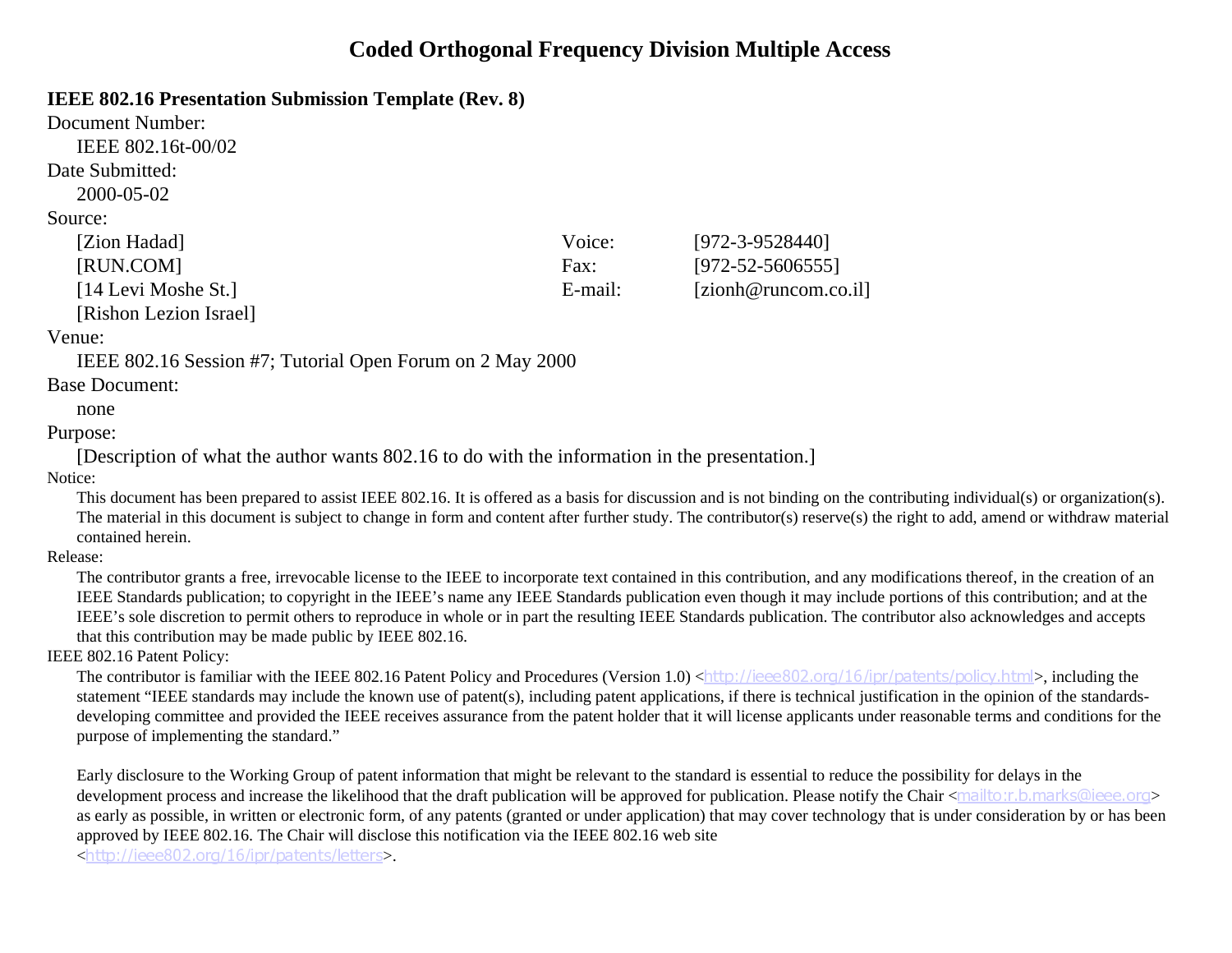{Page added by Roger Marks}

### (1) ABSTRACT

In this tutorial I shell discuss the Coded Orthogonal Frequency Division Multiple Access (COFDMA) technique. The tutorial will contain explanation on the OFDM basics and coverage options, including Single Frequency Network (SFN) and its possible application for fixed and mobile applications. I discuss several possible coding and multiplexing implementations, including scenarios for multiple access and bandwidth on demand allocations. I also present a newly innovative approach for multiple access allocation using Reed Solomon series, which allows a better Carrier Allocation.

(2) PERMISSION Date: Fri, 12 May 2000 13:17:51 +0200 From: Tal Aharon <tal@runcom.co.il> To: "'Roger B. Marks'" <marks@boulder.nist.gov> Cc: Zion Hadad

Dear Roger,

The slides were presented for tutorial purpose only, I'm not able to remove the sentence since I have no idea who is going to receive the slides and what he intends to do with it.

However understanding the limitation that such a sentence imposes on you while trying to copy and disseminate the slides, Runcom by this e-mail permits you to copy and distribute the slides as you feel necessary, the sentence should be remained at the bottom.

I hope this satisfies your needs.

Regards.

Tal

Runcom Technologies Ltd 14 Levi Moshe St. 75158, Rishon Lezion, Israel Web site: Runcom.co.il

Tal Aharon V.P Operations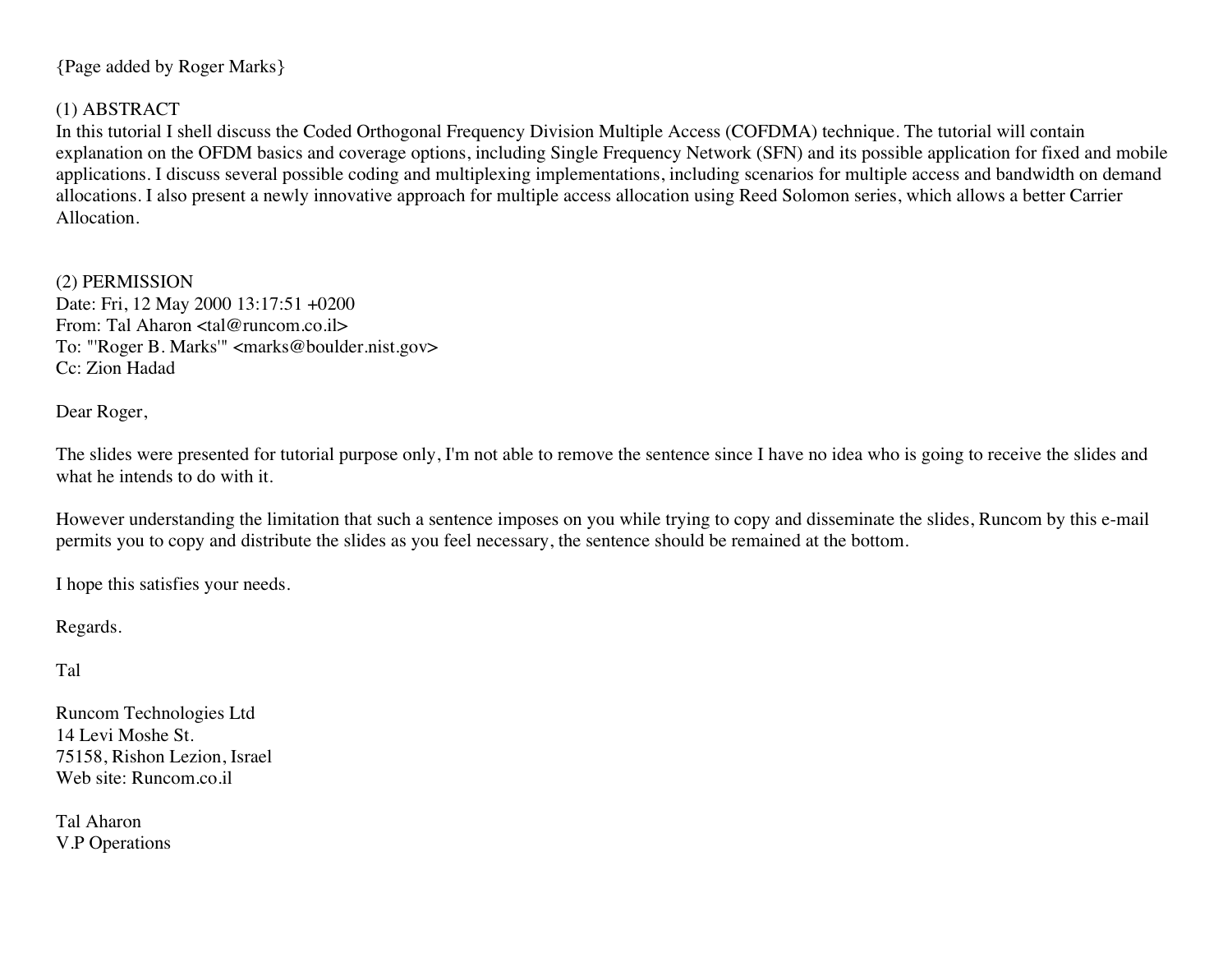# P-MP System Requirements

This page contains confidential information which is protected by copyright and is proprietary to RunCom Technologies LTD No part of this document may be used, copied, disclosed or conveyed to another party without prior written consent .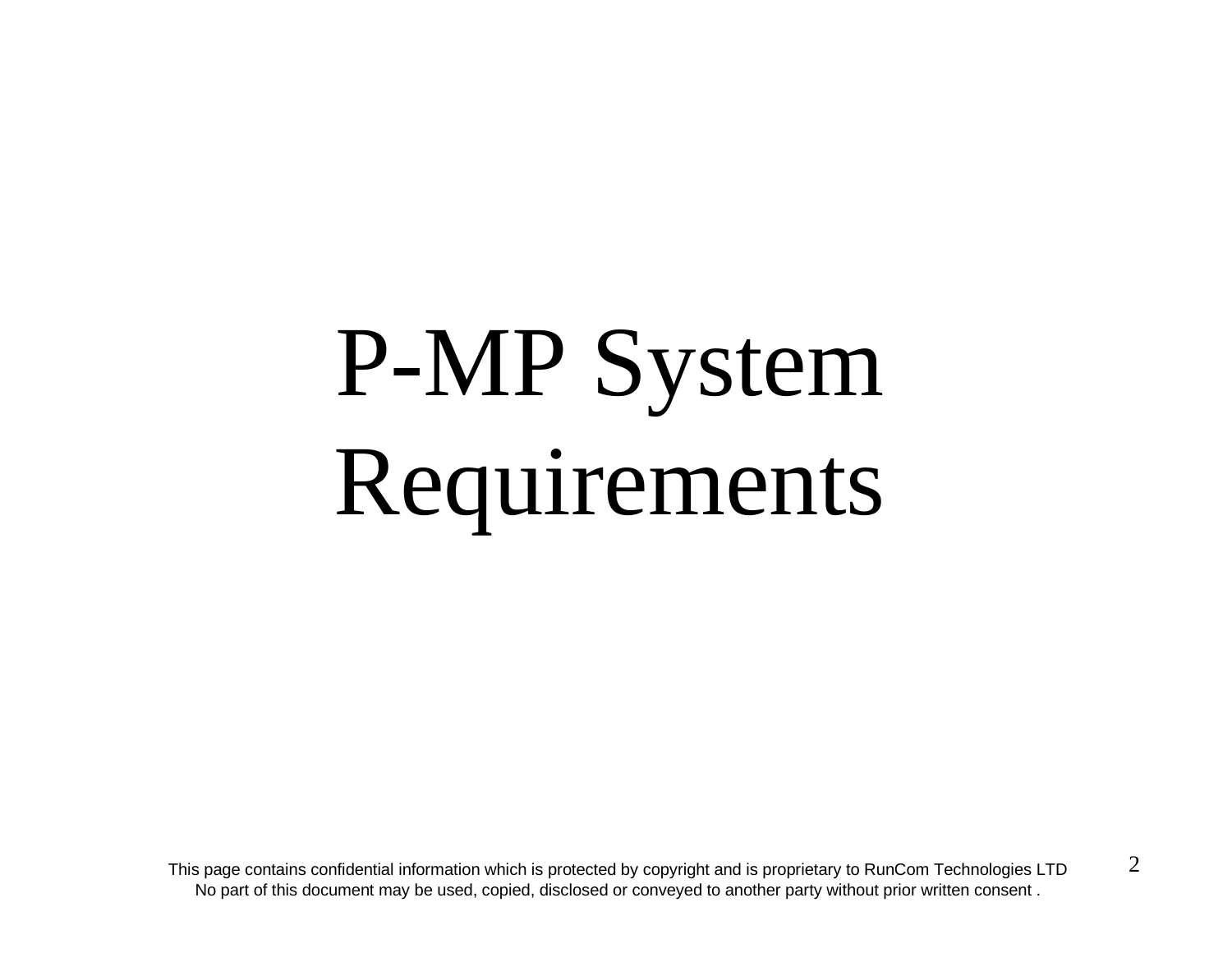# Customers and Mobility

- Fixed Users Residential, Business
- Slow Mobility Users Neighborhood (PC Cards, Set Top Boxes)
- Connection can be both Outdoor to Outdoor or Outdoor to Indoor (Base to Subscriber).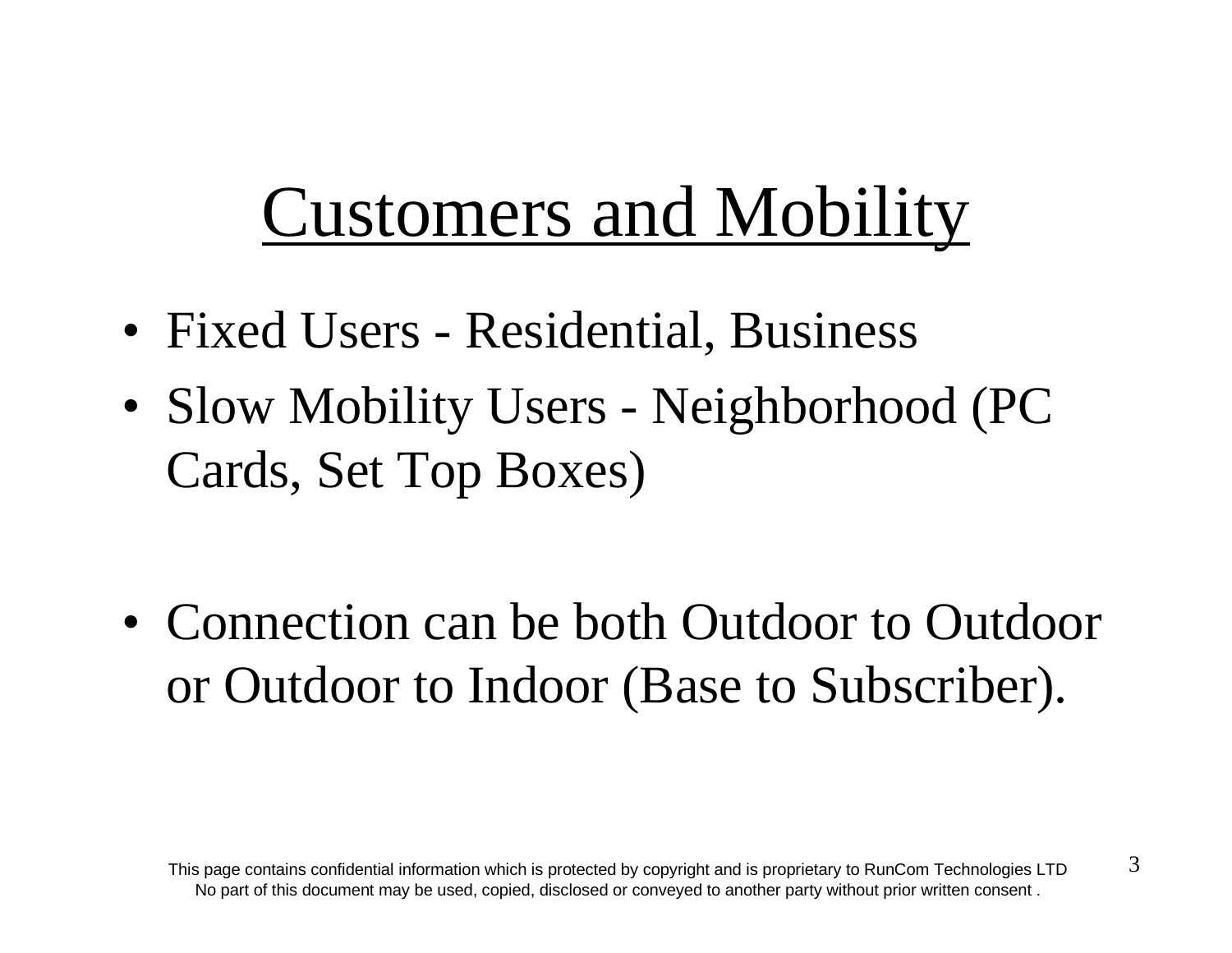# **Capacity**

- Use modulations with various Bit/Hz capabilities as Adaptive N-QAM.
- Use Adaptive ECC (Convolutional & Reed-Solomon or Turbo code)
- Maximal frequency reuse between cells/sectors (close to 1).
- Maximum sectors allocation.
- The use of statistical Multiplexing and concentration.
- Adaptive Carrier Allocations.

4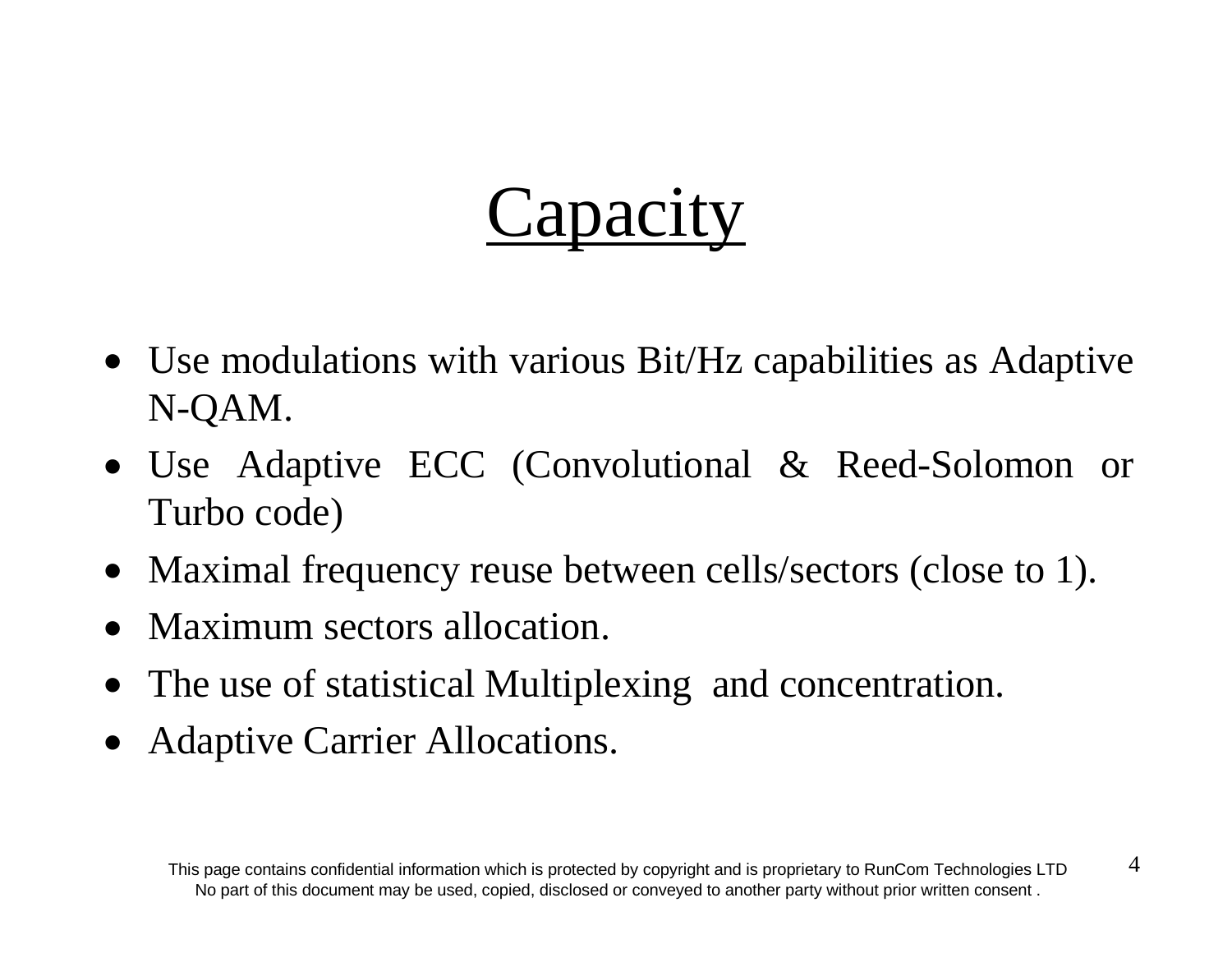# Bandwidth on Demand (BOD)

The capability to supply users needs upon demand 64Kbps – 24Mbps with small granularity steps (for 6MHz MMDS bandwidth)

> 64Kbps – 48Mbps with small granularity steps (for 12MHz MMDS bandwidth)

This page contains confidential information which is protected by copyright and is proprietary to RunCom Technologies LTD No part of this document may be used, copied, disclosed or conveyed to another party without prior written consent .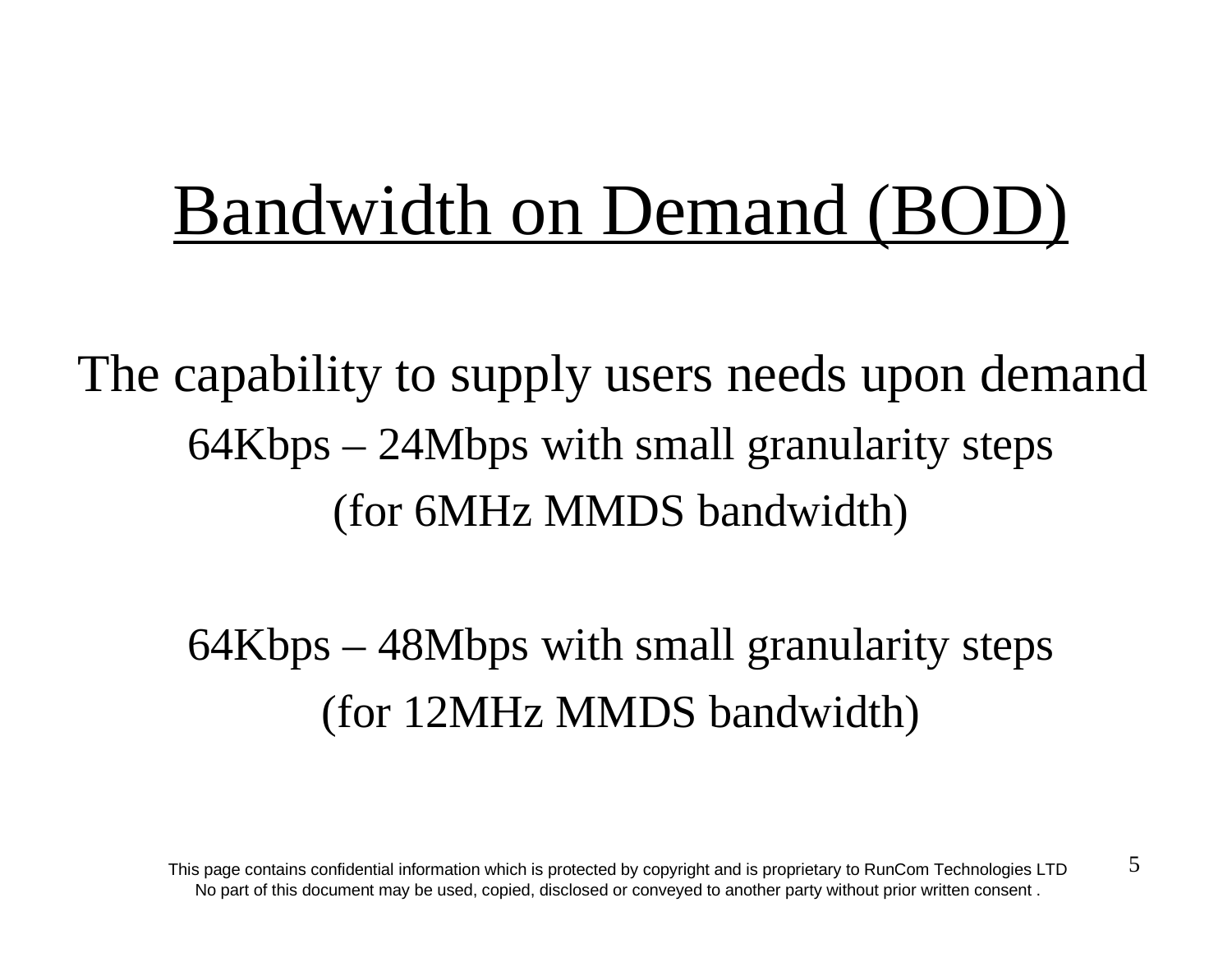# Large Scope of Services

Supplying services for Video, Voice , Data interfacing to IP, ATM and other Packet Switching or Circuit switching data in the same access method while keeping the necessary QoS.

6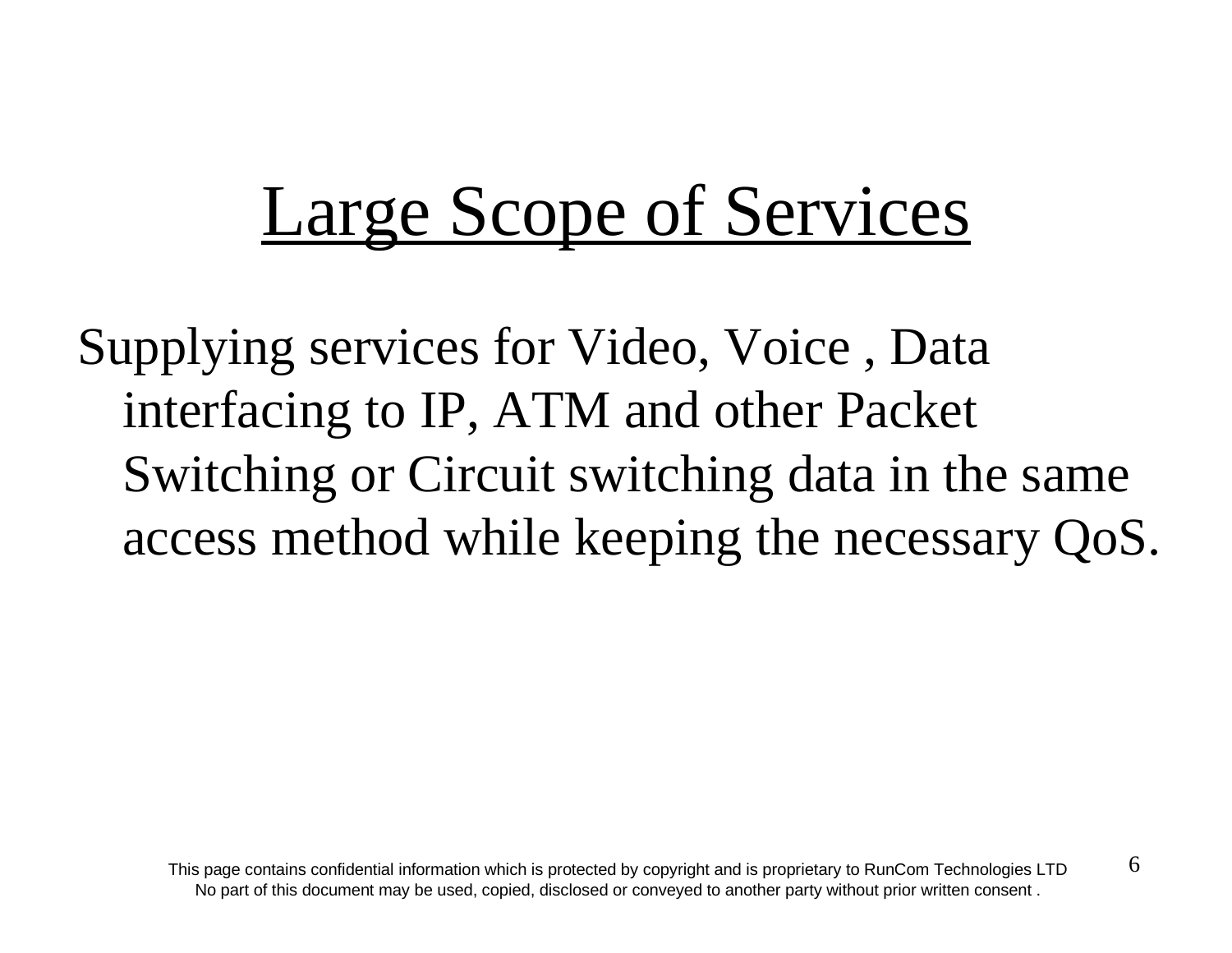# **Coverage**

- Urban, Semi Urban ,Rural
- NLOS conditions
- Ranges of up to 5Km in an urban environment, 10 Km in a semi urban environment and 20-30Km in arural environment (Availability of 99.999%)
- Coverage of 99.9% of the area in the service zone
- High service reliability and connection survivability that should not be dependent on the terrain.
- Optimal usage of subscriber PA.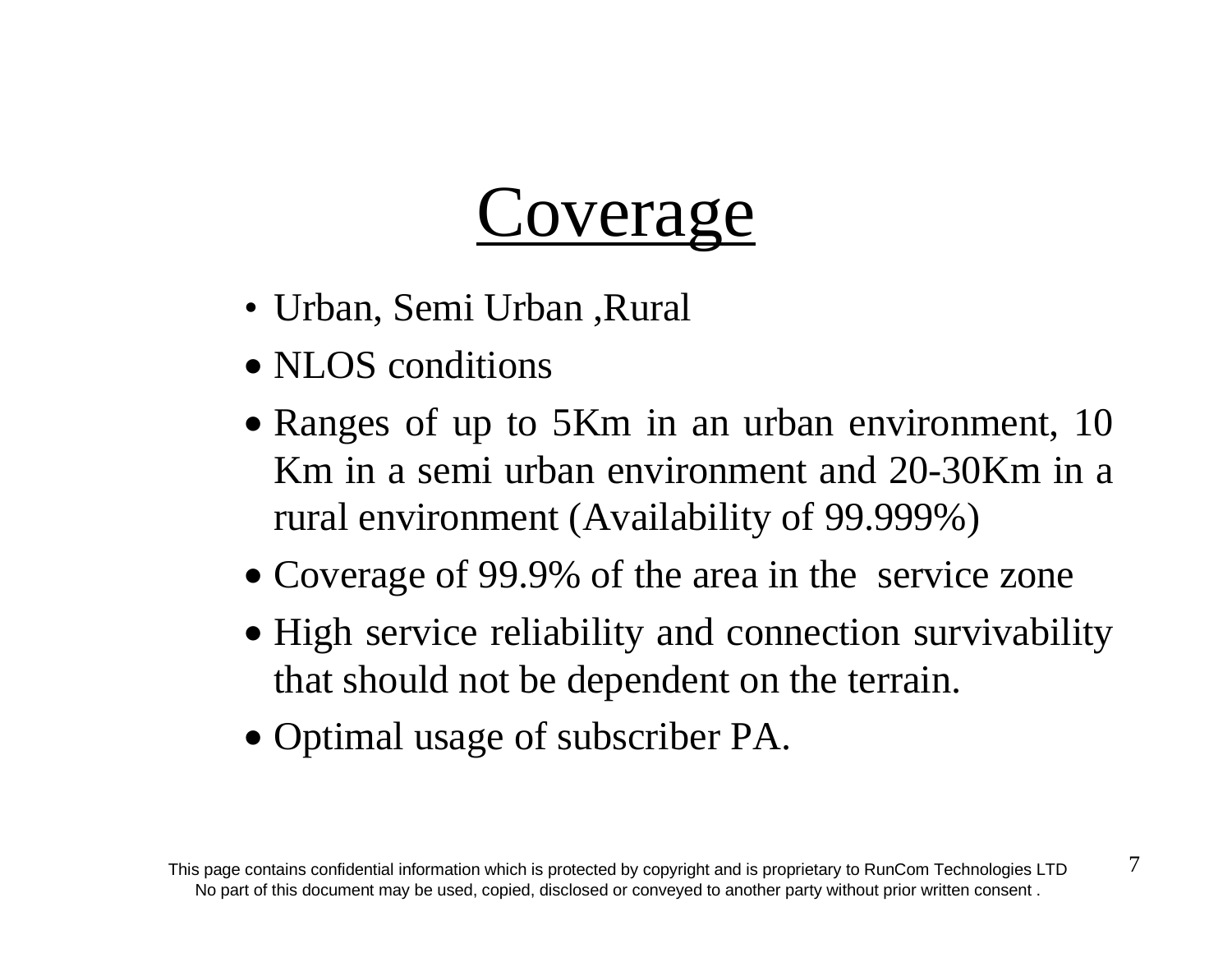# OFDM Overview

This page contains confidential information which is protected by copyright and is proprietary to RunCom Technologies LTD No part of this document may be used, copied, disclosed or conveyed to another party without prior written consent .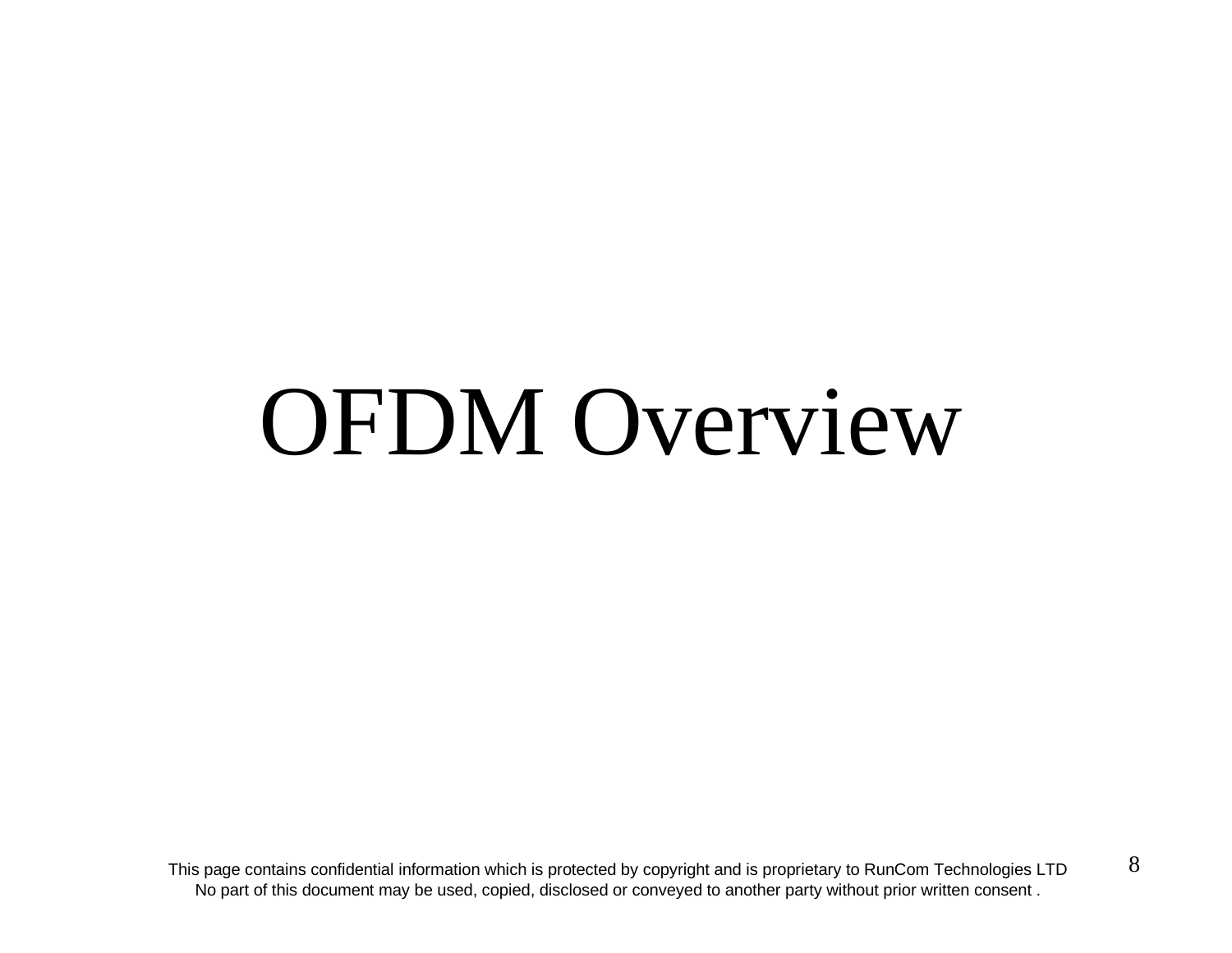# Basic Wireless Propagation



 $\bullet$ For 2-3GHz, Delay Spread is 400ns-10 µsec

This page contains confidential information which is protected by copyright and is proprietary to RunCom Technologies LTD No part of this document may be used, copied, disclosed or conveyed to another party without prior written consent .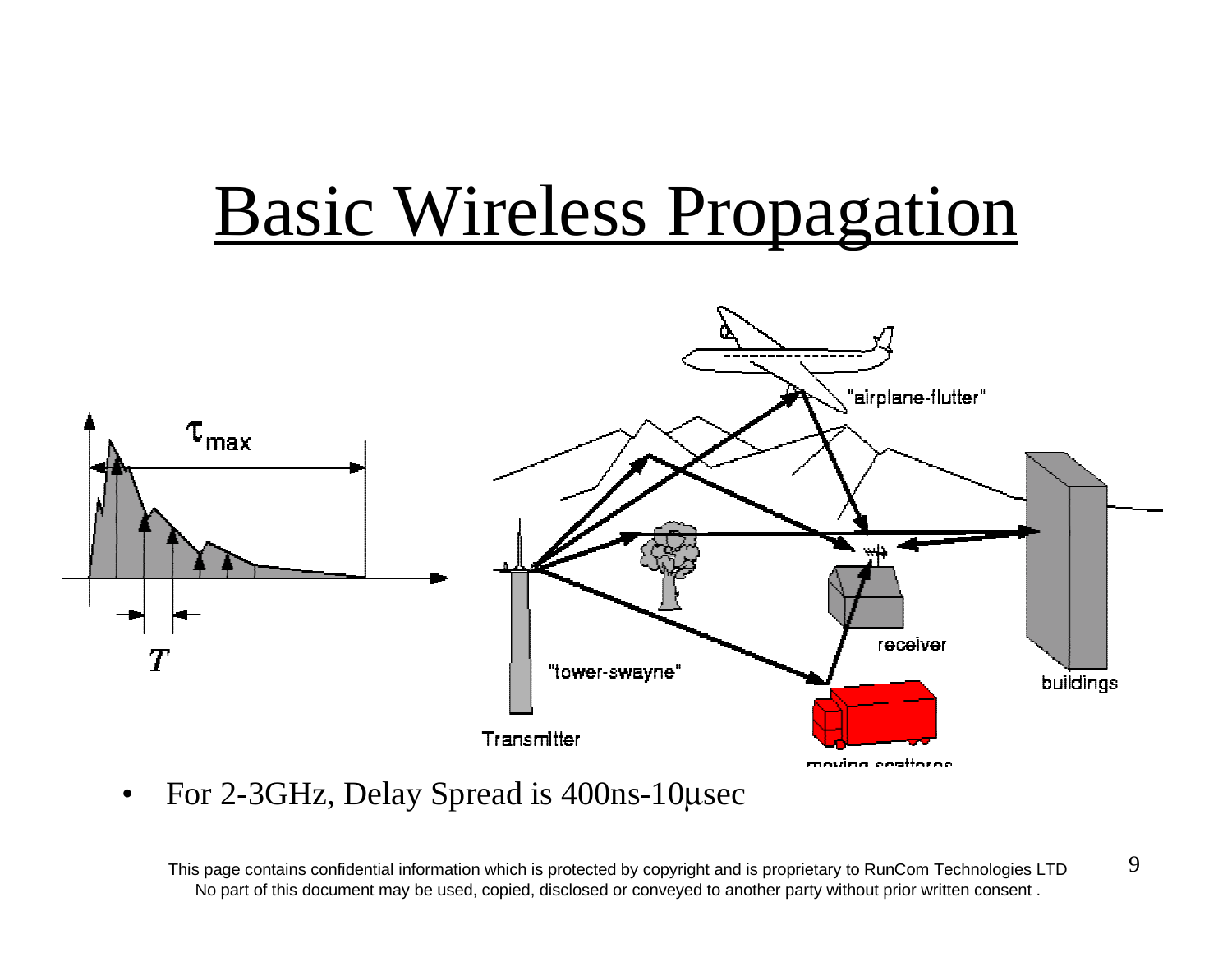# Single Carrier and Multi Carrier



This page contains confidential information which is protected by copyright and is proprietary to RunCom Technologies LTD  $10$ No part of this document may be used, copied, disclosed or conveyed to another party without prior written consent .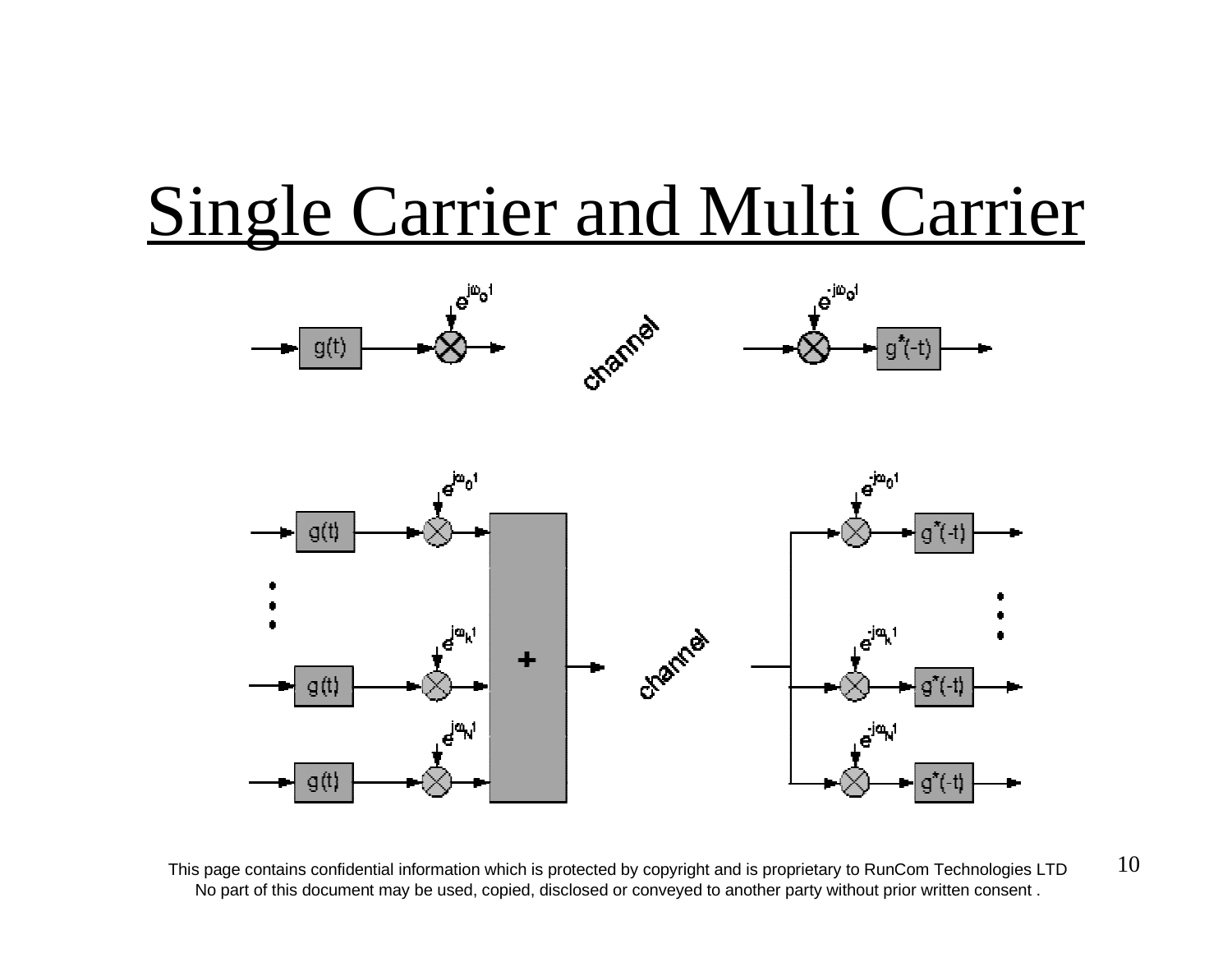

This page contains confidential information which is protected by copyright and is proprietary to RunCom Technologies LTD  $11$ No part of this document may be used, copied, disclosed or conveyed to another party without prior written consent .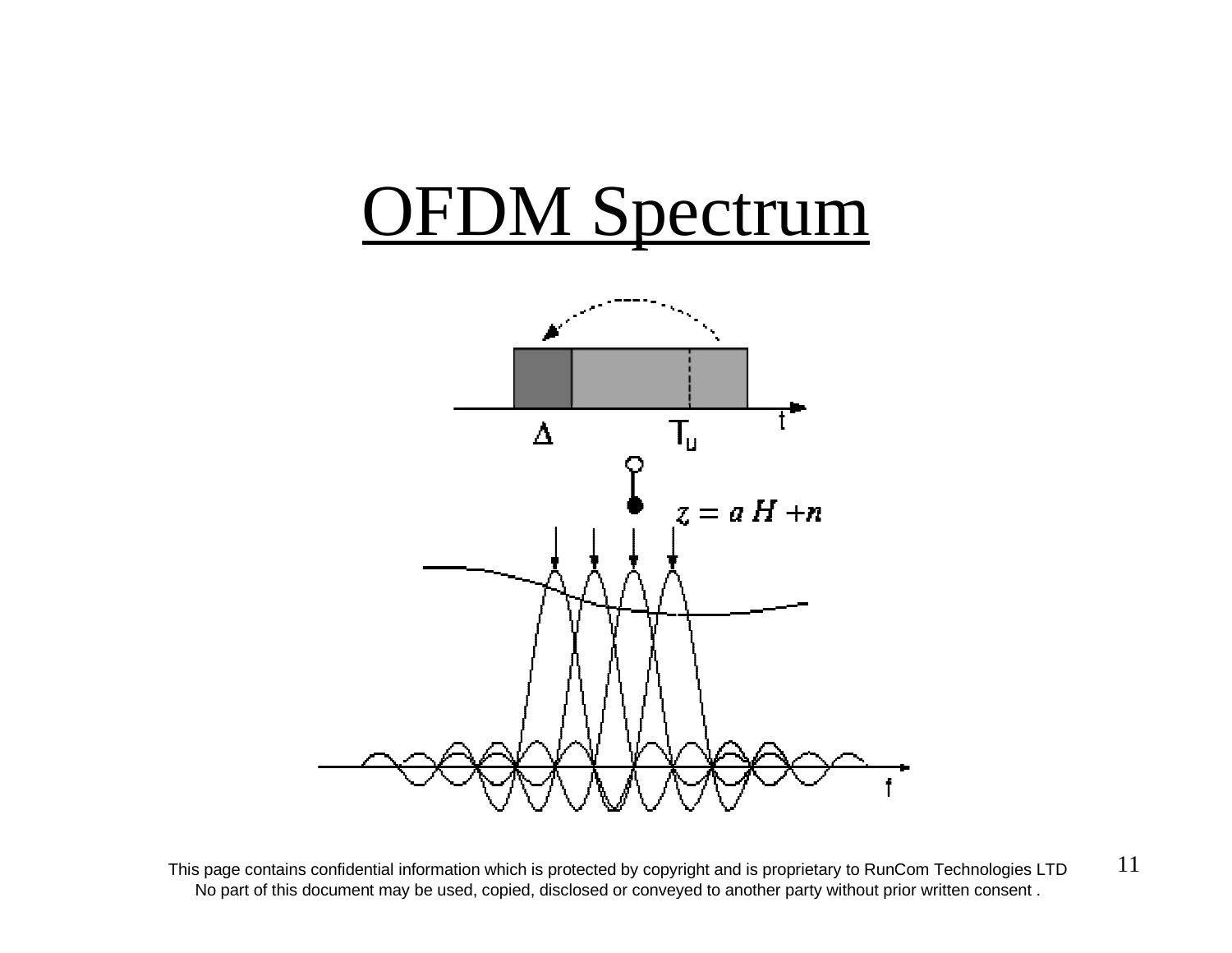# **OFDM FFT Size Planning**

The Basic assumption is: for less then 10% ISI there is no need for equalization, and a simple detection can be done.

For the 2-3GHz band, a 10 µsec delay spread can be assumed, the basic carrier spacing should be approximately 4KHz (adding on top of that the Guard Interval).



This page contains confidential information which is protected by copyright and is proprietary to RunCom Technologies LTD  $12$ No part of this document may be used, copied, disclosed or conveyed to another party without prior written consent .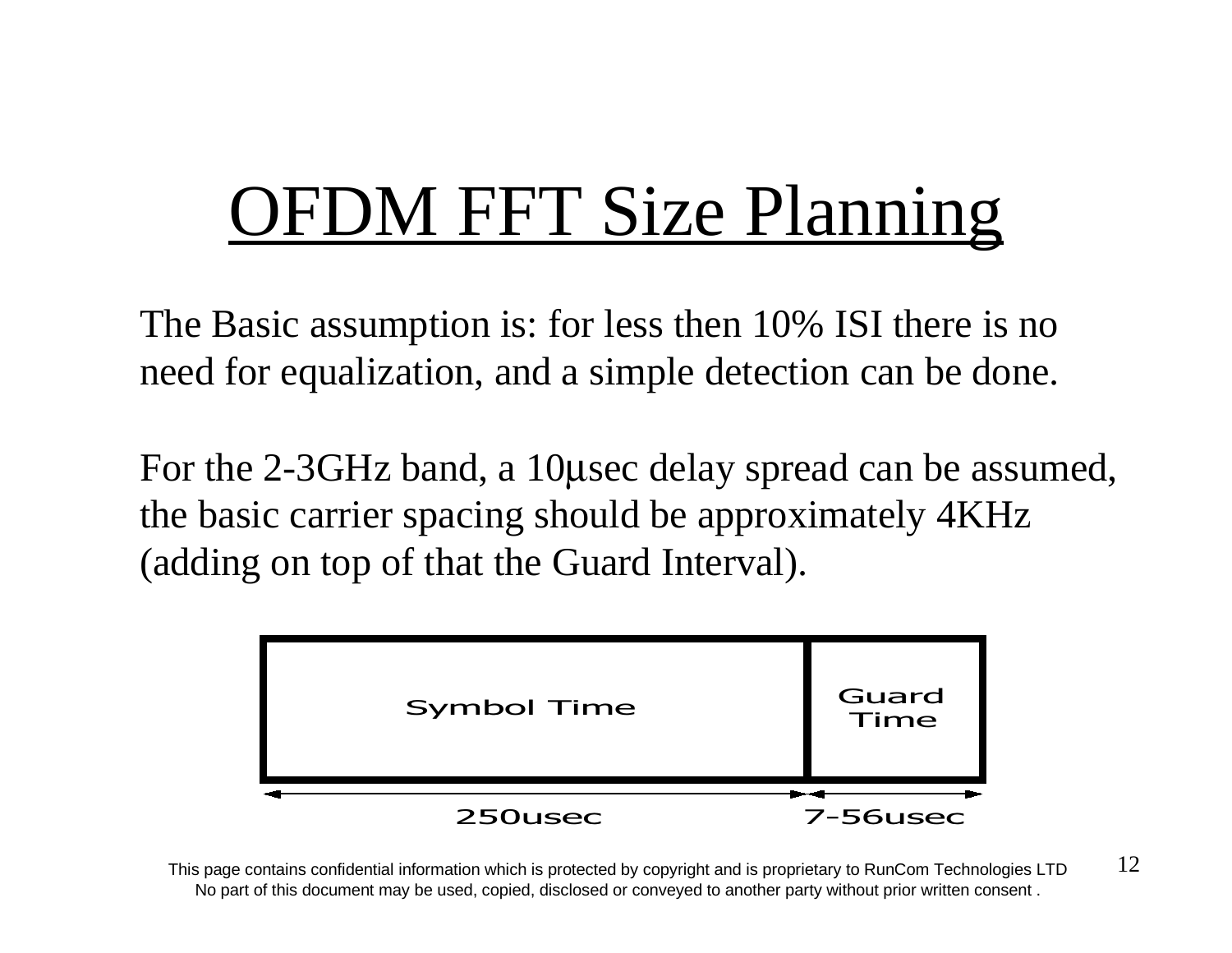# **OFDM FFT Size Planning**

For a 6MHz channel approximately 1500 carriers should be used (for a 4KHz carrier spacing).

For a 12MHz channel approximately 3000 carriers should be used (for a 4KHz carrier spacing).

A good compromise is using a 2048 points FFT, which is best suited for the compromise between Multi-Path mitigation and Nomadity/Frequency accuracy considerations.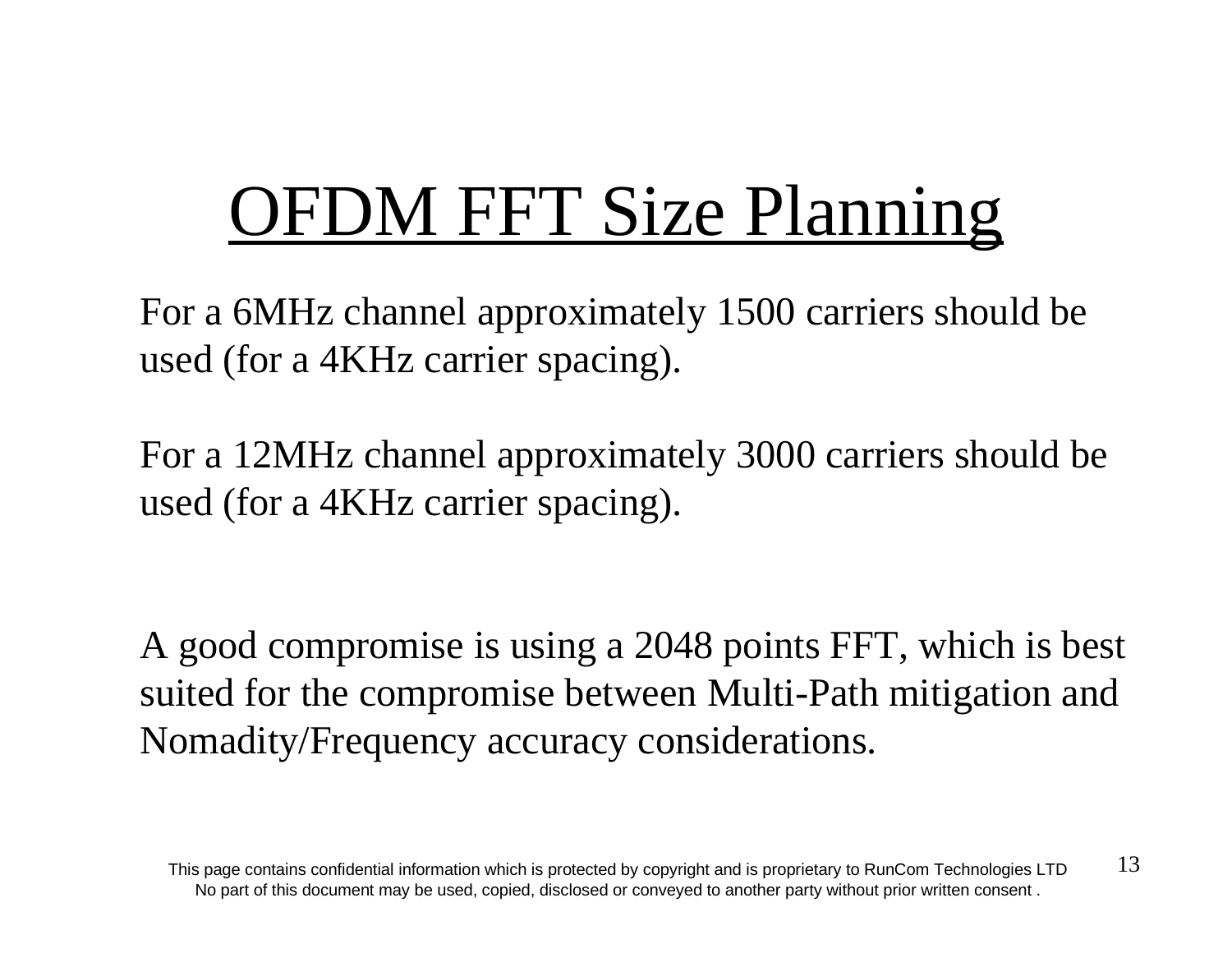# OFDMA System - Possible Architecture

This page contains confidential information which is protected by copyright and is proprietary to RunCom Technologies LTD  $14$ No part of this document may be used, copied, disclosed or conveyed to another party without prior written consent .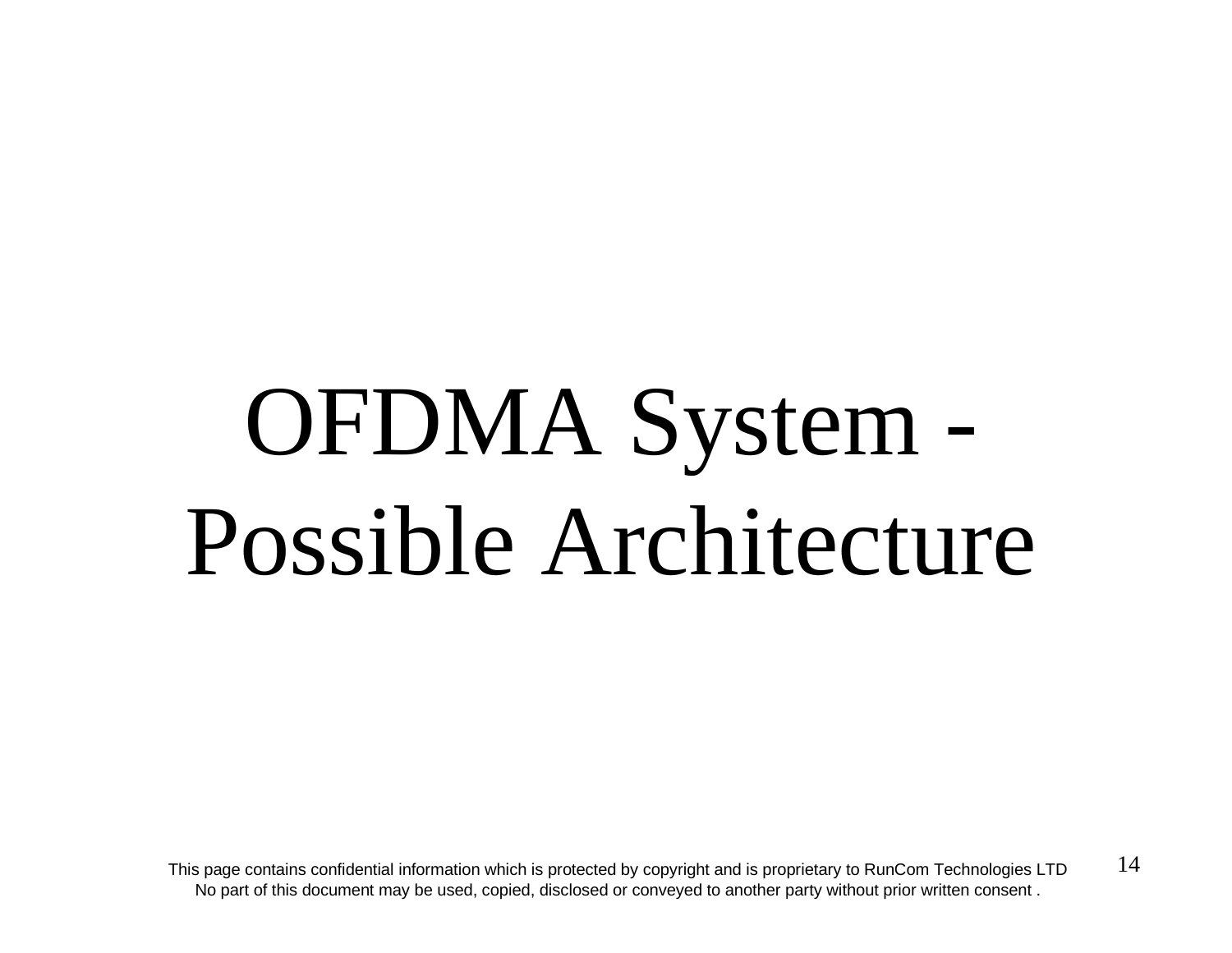## Duplexing Technique

• FDD, TDD, FDD/TDD

## Multiple Access Method

• TDMA/OFDMA

OFDM Symbols allocated by TDMA

Sub-Carriers within an OFDM Symbol allocated by OFDMA

## **Diversity**

• Frequency, Time, Space, Code

This page contains confidential information which is protected by copyright and is proprietary to RunCom Technologies LTD  $15$ No part of this document may be used, copied, disclosed or conveyed to another party without prior written consent .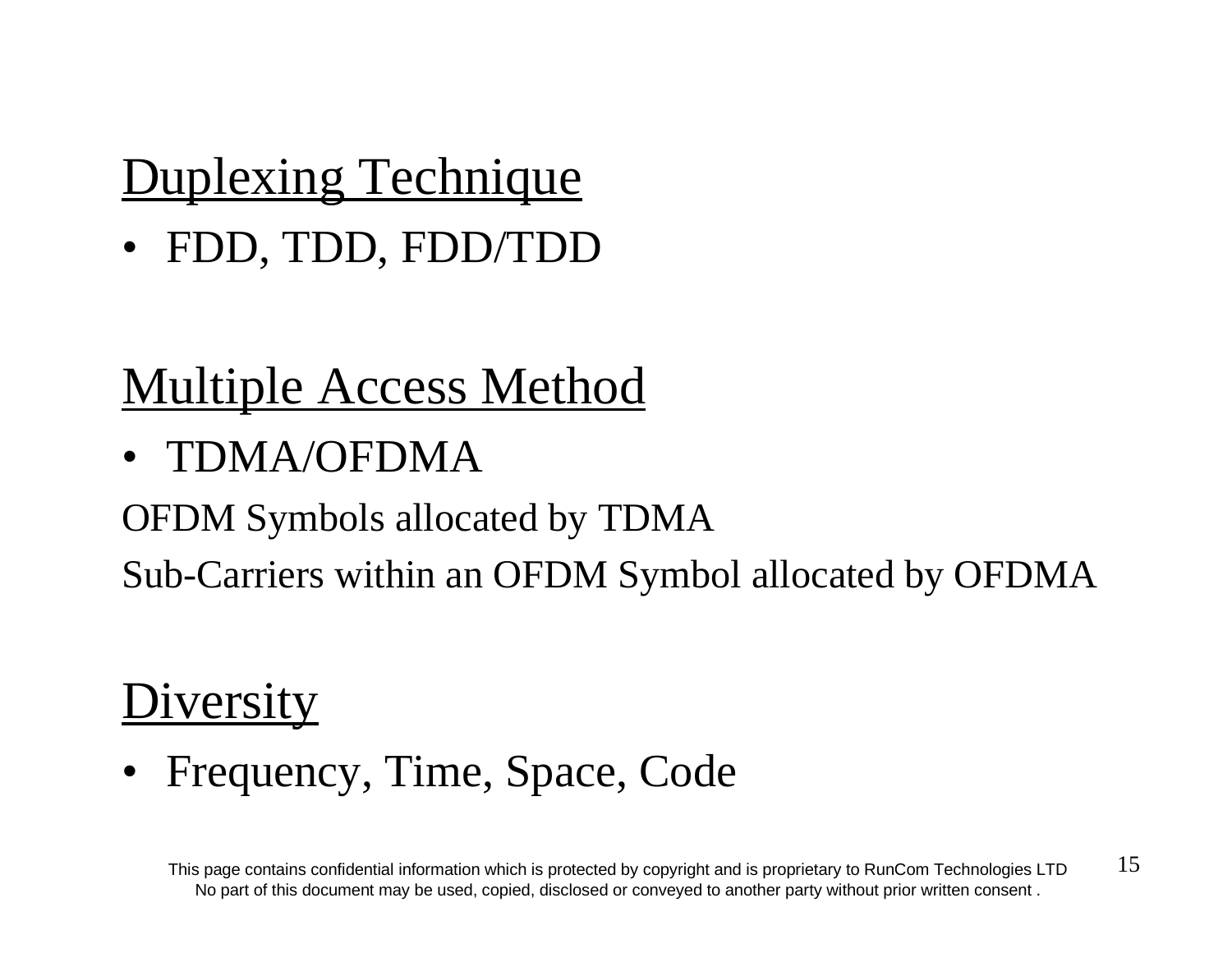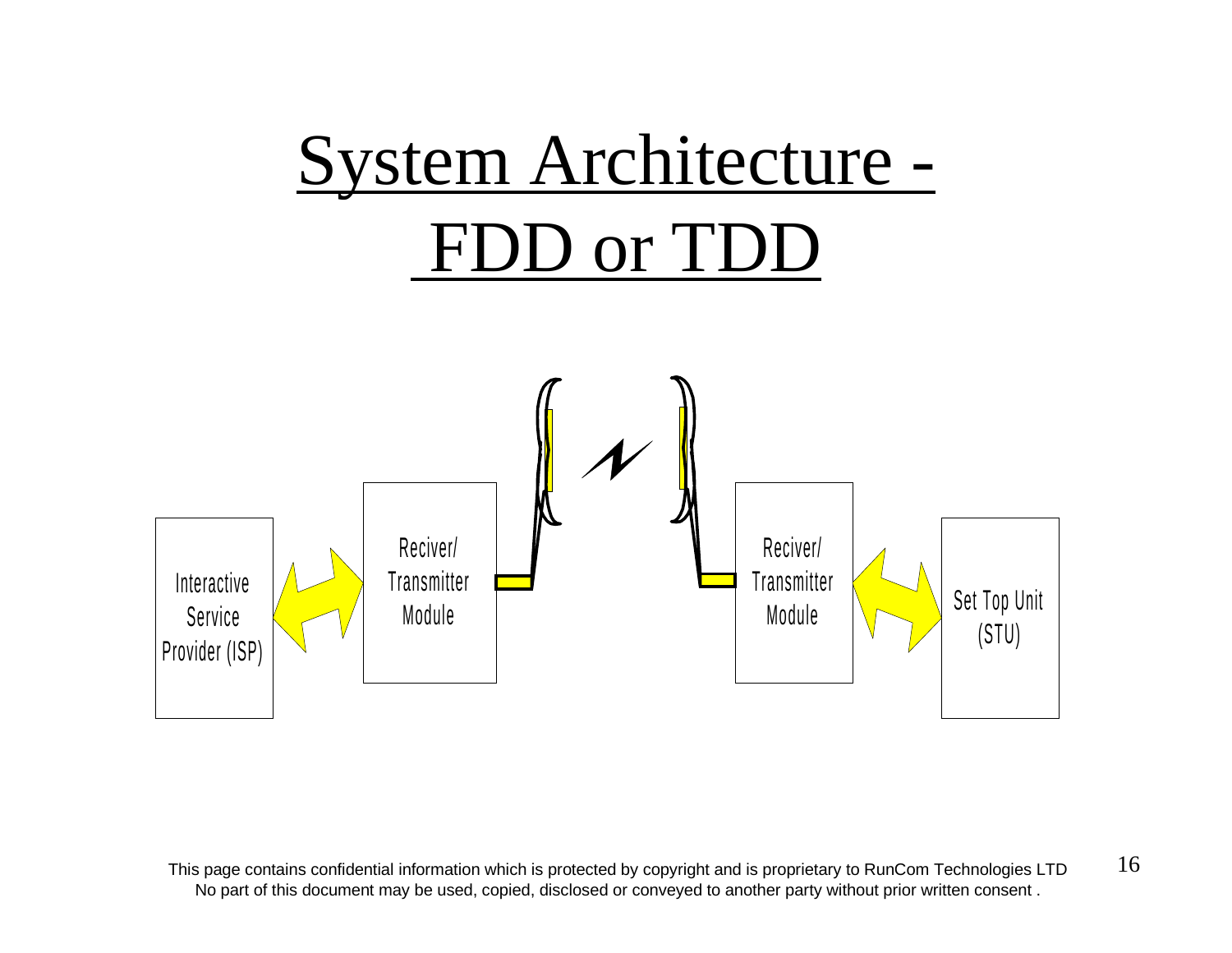## **Frequency Division Duplexing (FDD) - Principles**

One Frequency is Used for the DownLink, Using OFDM/TDM .

A Second Frequency is Used for the UpLink , Using OFDMA/TDMA .



This page contains confidential information which is protected by copyright and is proprietary to RunCom Technologies LTD  $17$ No part of this document may be used, copied, disclosed or conveyed to another party without prior written consent .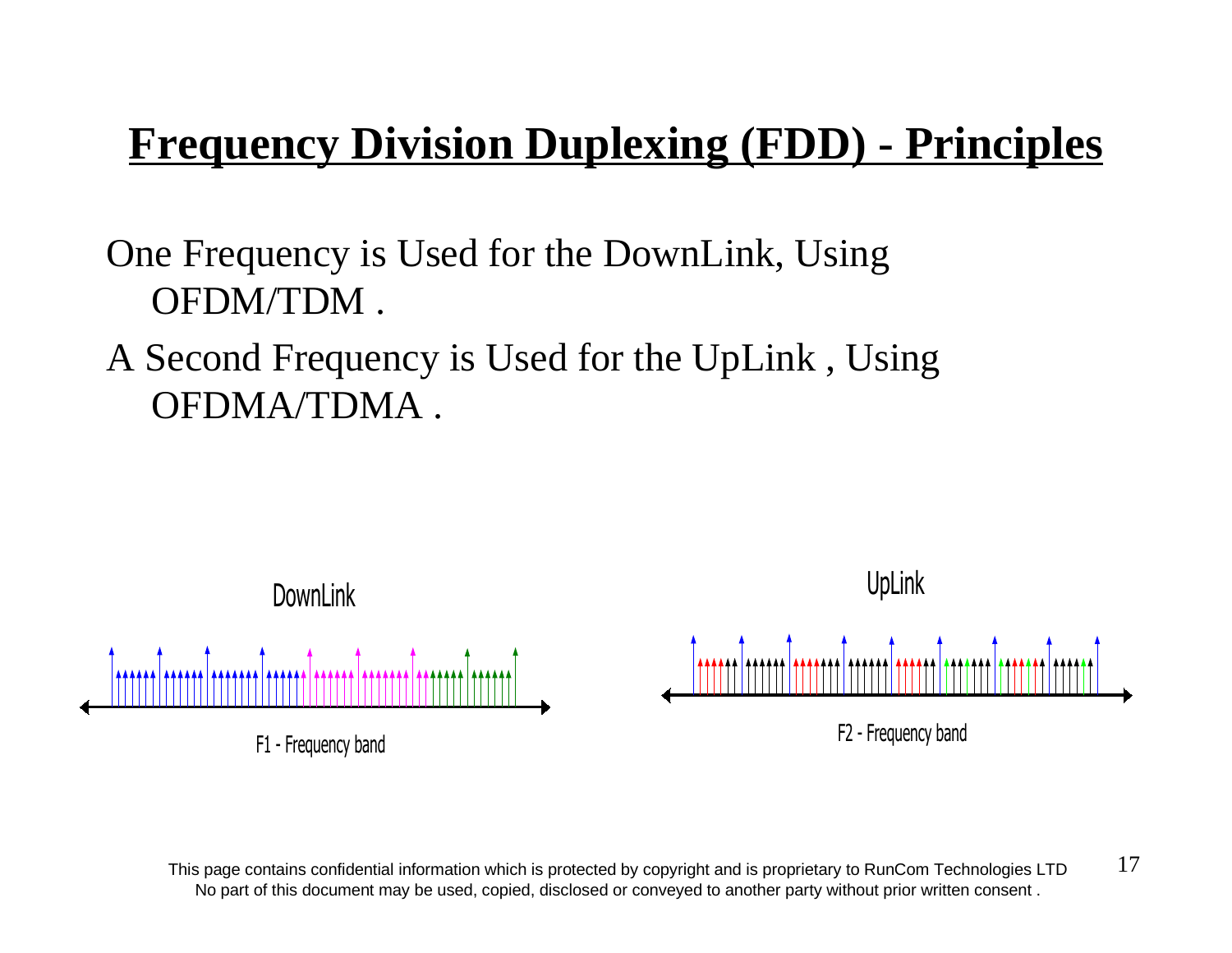## **OFDMA/TDMA - Principles**

Using OFDMA/TDMA, Sub Channels are allocated in the Frequency Domain, and OFDM Symbols allocated in the Time Domain.



This page contains confidential information which is protected by copyright and is proprietary to RunCom Technologies LTD  $18$ No part of this document may be used, copied, disclosed or conveyed to another party without prior written consent .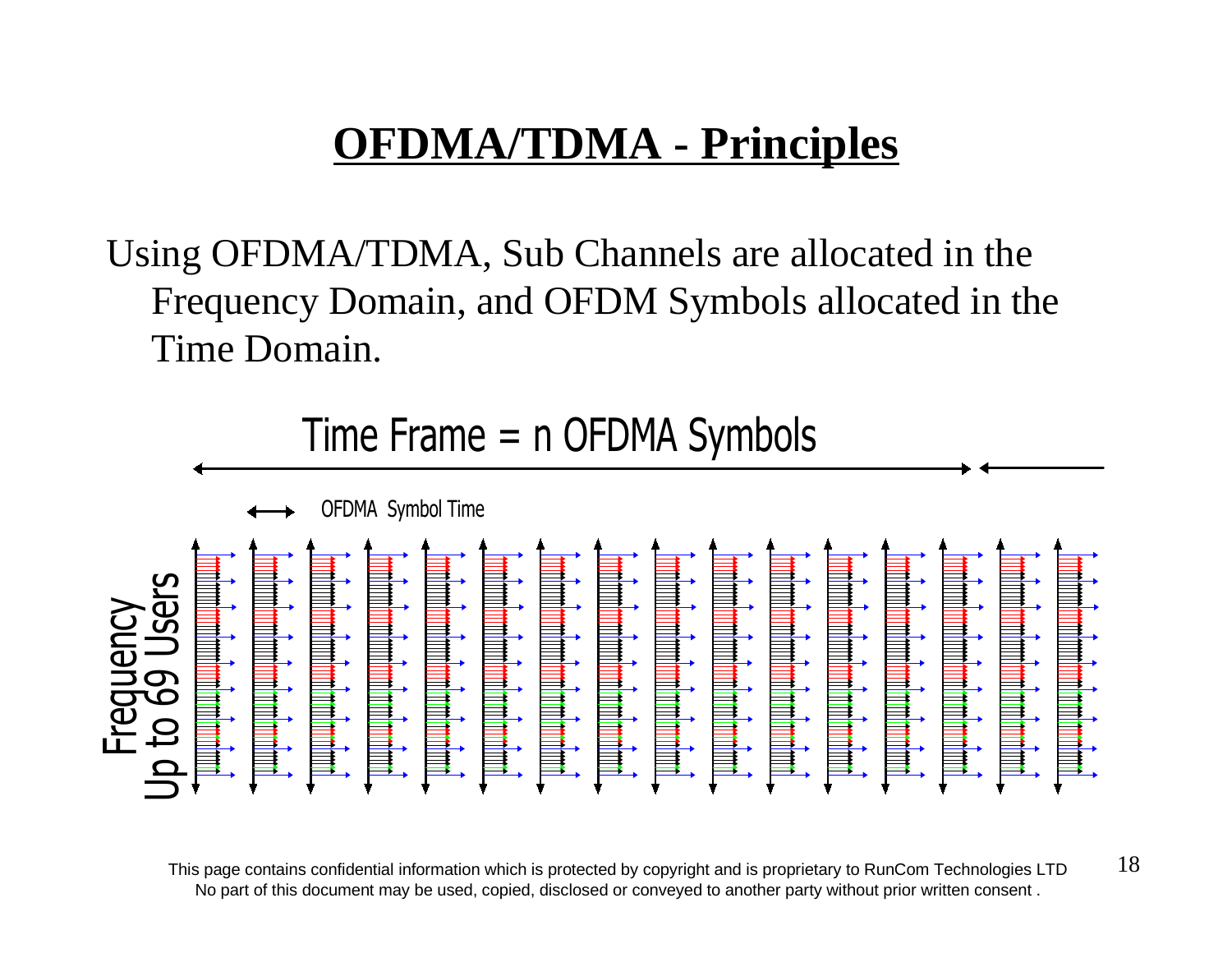

### Down Stream Encoding and Modulation

Down Stream Demodulation and Decoding



This page contains confidential information which is protected by copyright and is proprietary to RunCom Technologies LTD  $19$ No part of this document may be used, copied, disclosed or conveyed to another party without prior written consent .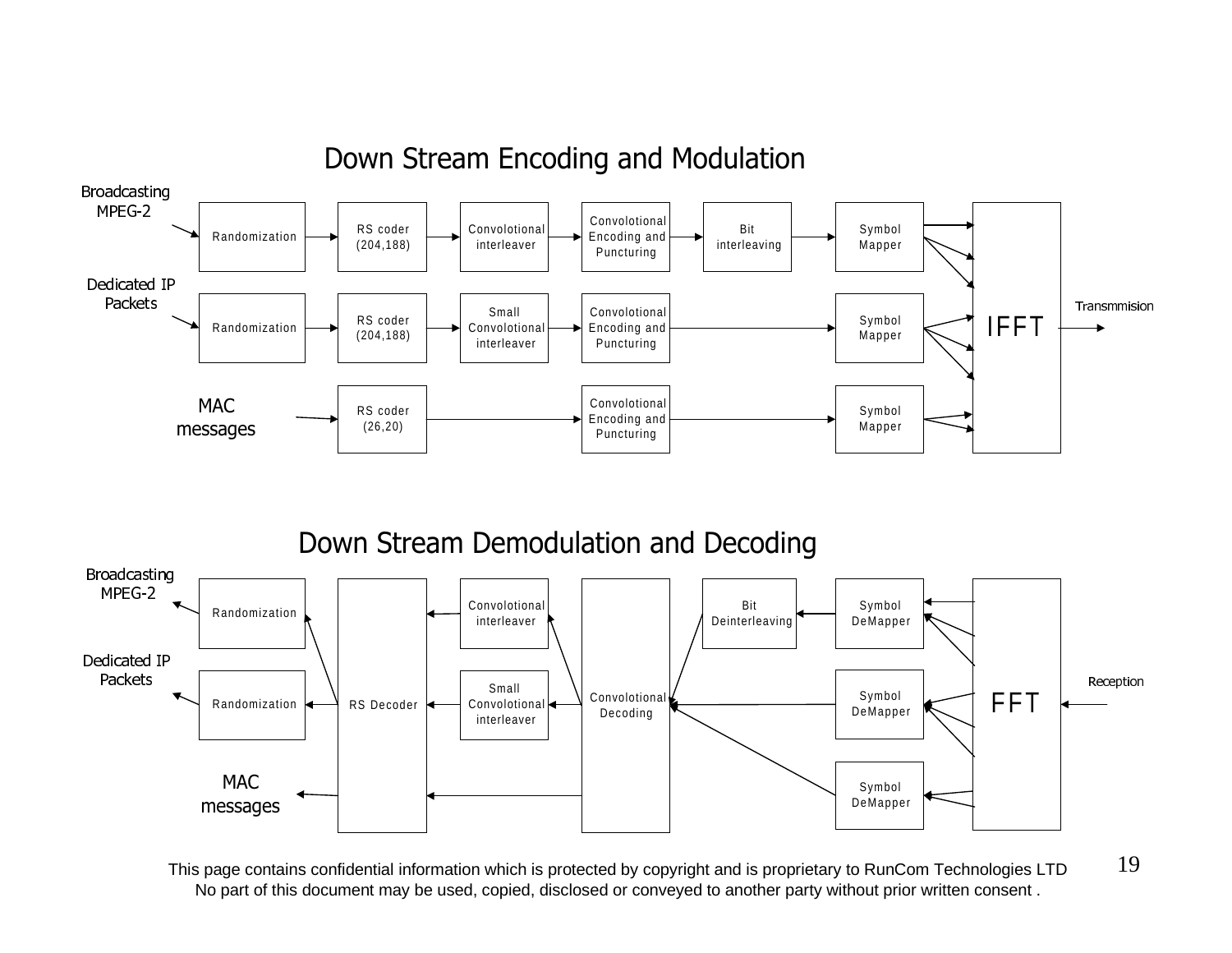# UpLink OFDMA Symbol



This page contains confidential information which is protected by copyright and is proprietary to RunCom Technologies LTD  $20$ No part of this document may be used, copied, disclosed or conveyed to another party without prior written consent .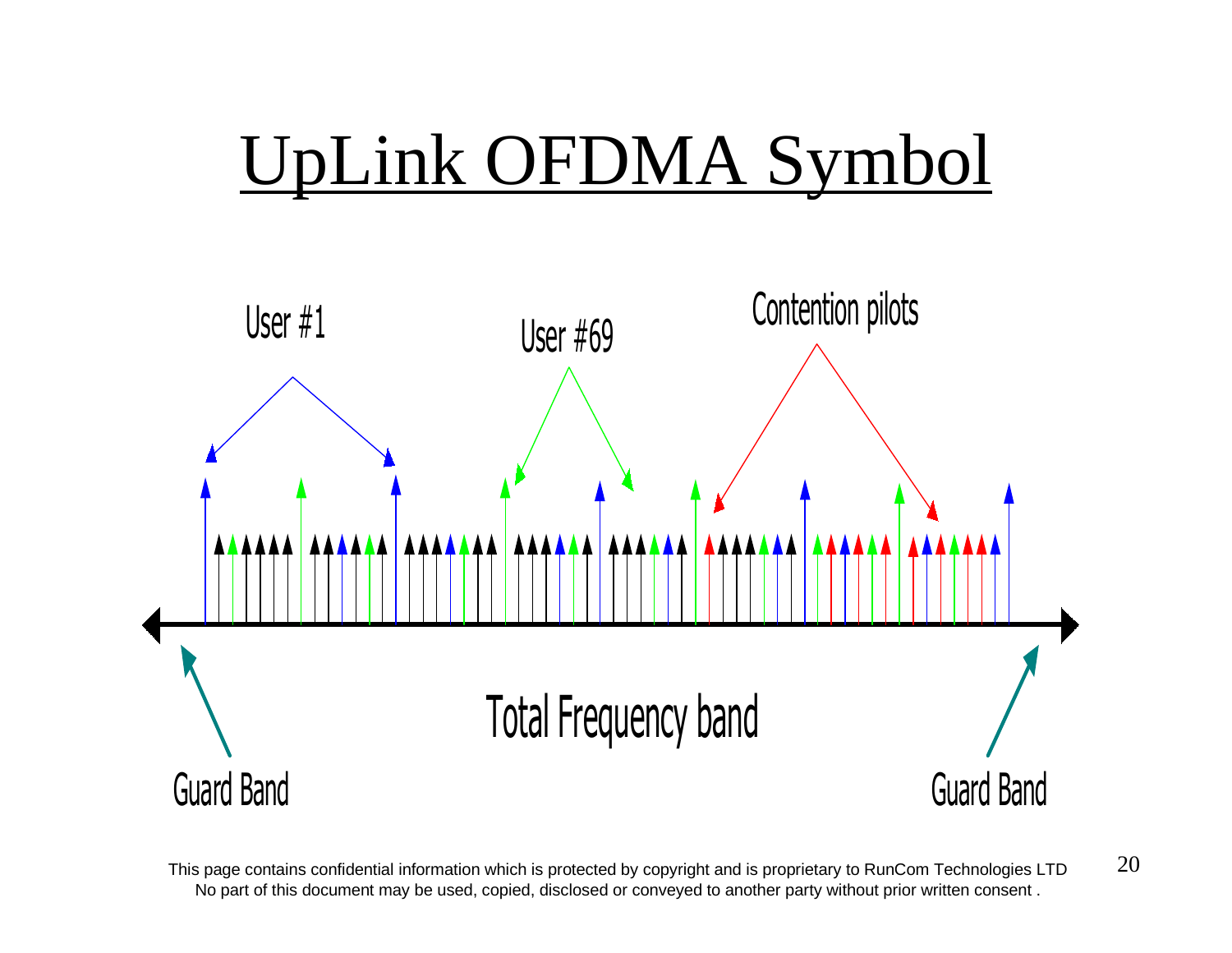### UpLink Encoding and Modulation



This page contains confidential information which is protected by copyright and is proprietary to RunCom Technologies LTD  $21$ No part of this document may be used, copied, disclosed or conveyed to another party without prior written consent .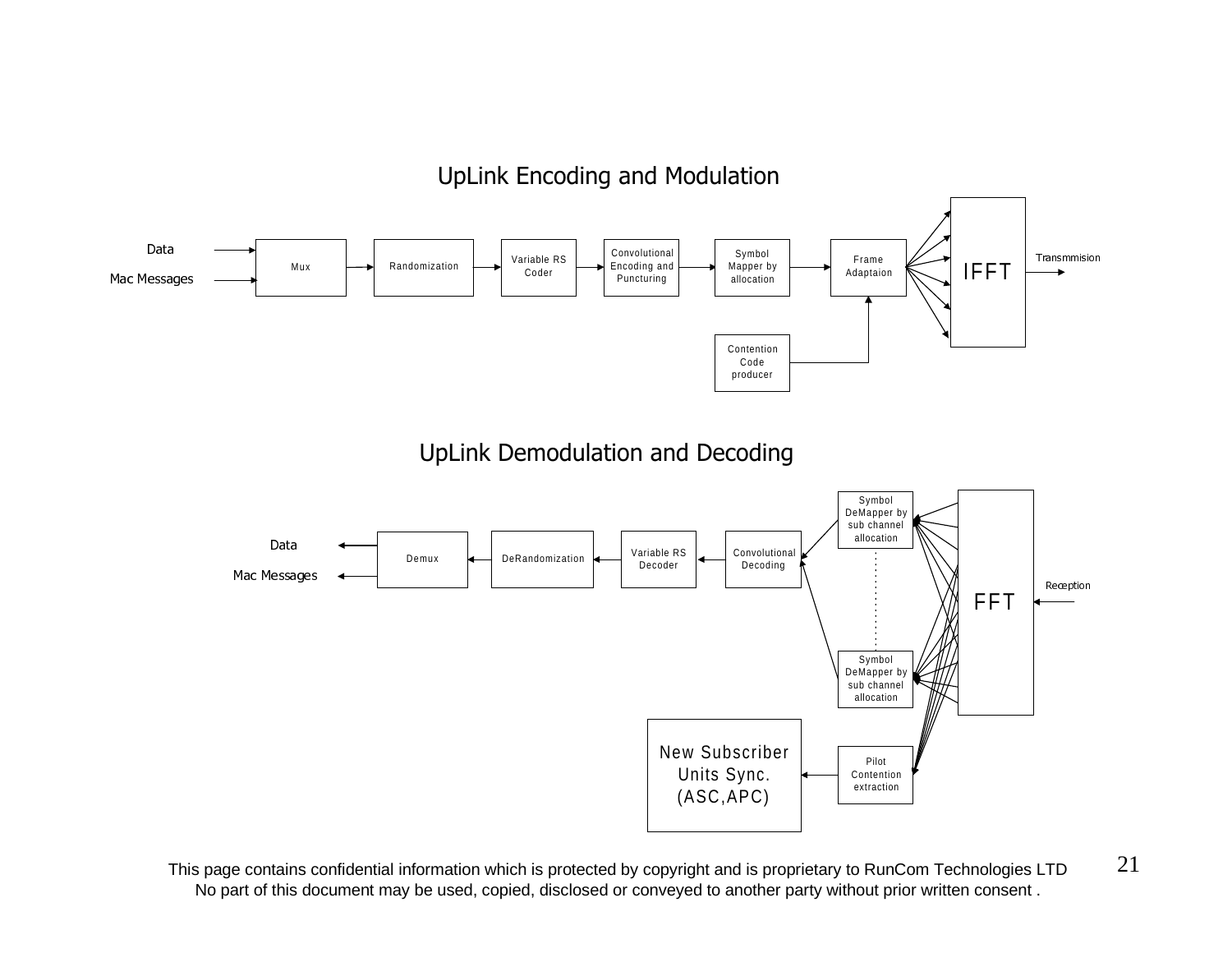# Using Special Permutations for Carrier Allocation

- All usable carriers are divided into 23 carrier groups named basic group, each main group contains 23 basic groups.
- •There are 3 main groups.



This page contains confidential information which is protected by copyright and is proprietary to RunCom Technologies LTD  $22$ No part of this document may be used, copied, disclosed or conveyed to another party without prior written consent .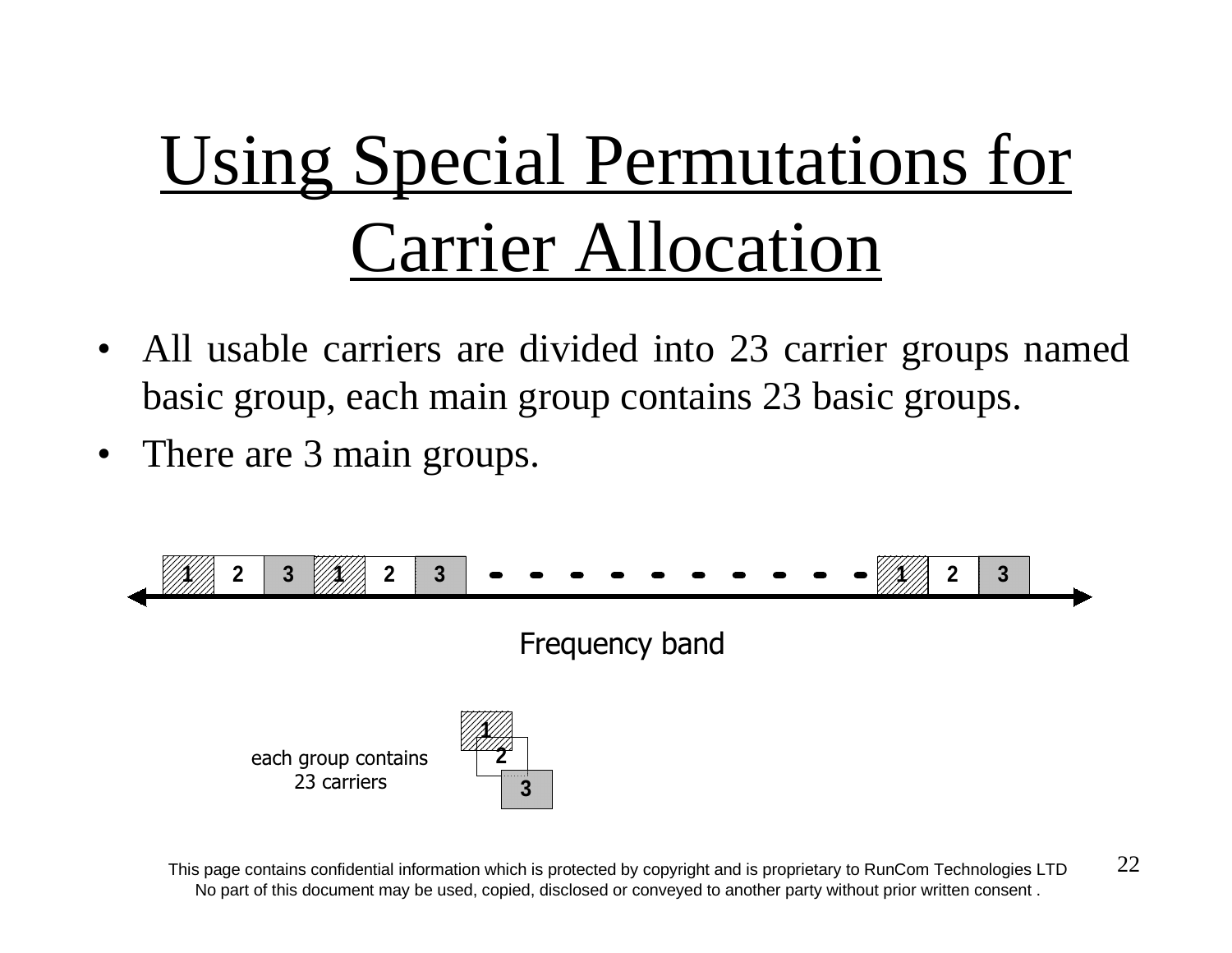# Using Special Permutations for Carrier Allocation

- •Carriers are allocated by a basic series and it's cyclic permutations
- •Basic Series:

0,5,2,10,4,20,8,17,16,11,9,22,18,21,13,19,3,15,6,7,12,14,1

•After two cyclic permutations we get:

2,10,4,20,8,17,16,11,9,22,18,21,13,19,3,15,6,7,12,14,1,0,5



User  $1 = 0.5, 2, 10, 4, 20, 8, 17, 16, 11, 9, 22, 18, 21, 13, 19, 3, 15, 6, 7, 12, 14, 1$ User  $2 = 2,10,4,20,8,17,16,11,9,22,18,21,13,19,3,15,6,7,12,14,1,0,5$ 

This page contains confidential information which is protected by copyright and is proprietary to RunCom Technologies LTD  $23$ No part of this document may be used, copied, disclosed or conveyed to another party without prior written consent .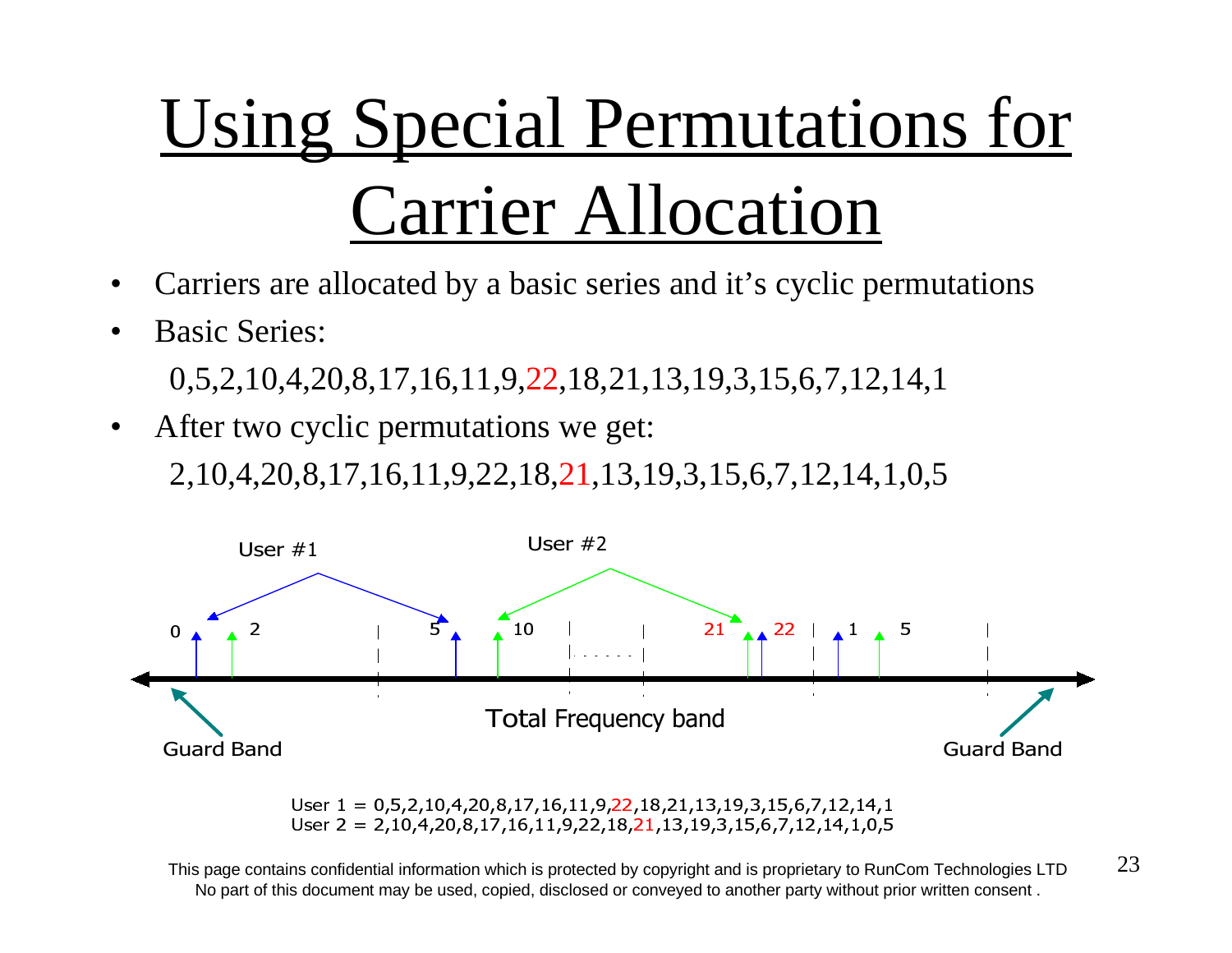# OFDMA System - Coverage and Capacity

This page contains confidential information which is protected by copyright and is proprietary to RunCom Technologies LTD  $24$ No part of this document may be used, copied, disclosed or conveyed to another party without prior written consent .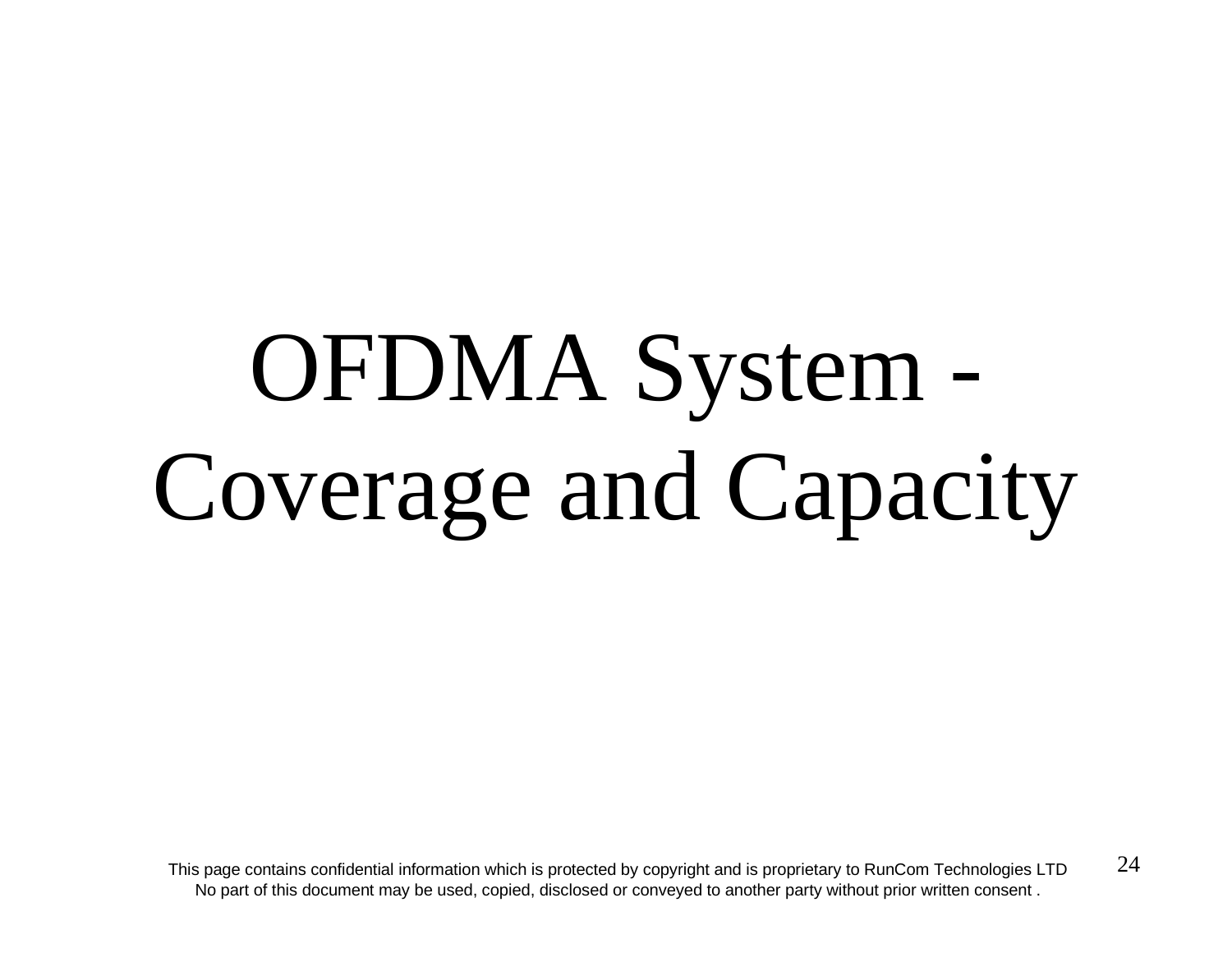# Broadcasting SFN



This page contains confidential information which is protected by copyright and is proprietary to RunCom Technologies LTD  $25$ No part of this document may be used, copied, disclosed or conveyed to another party without prior written consent .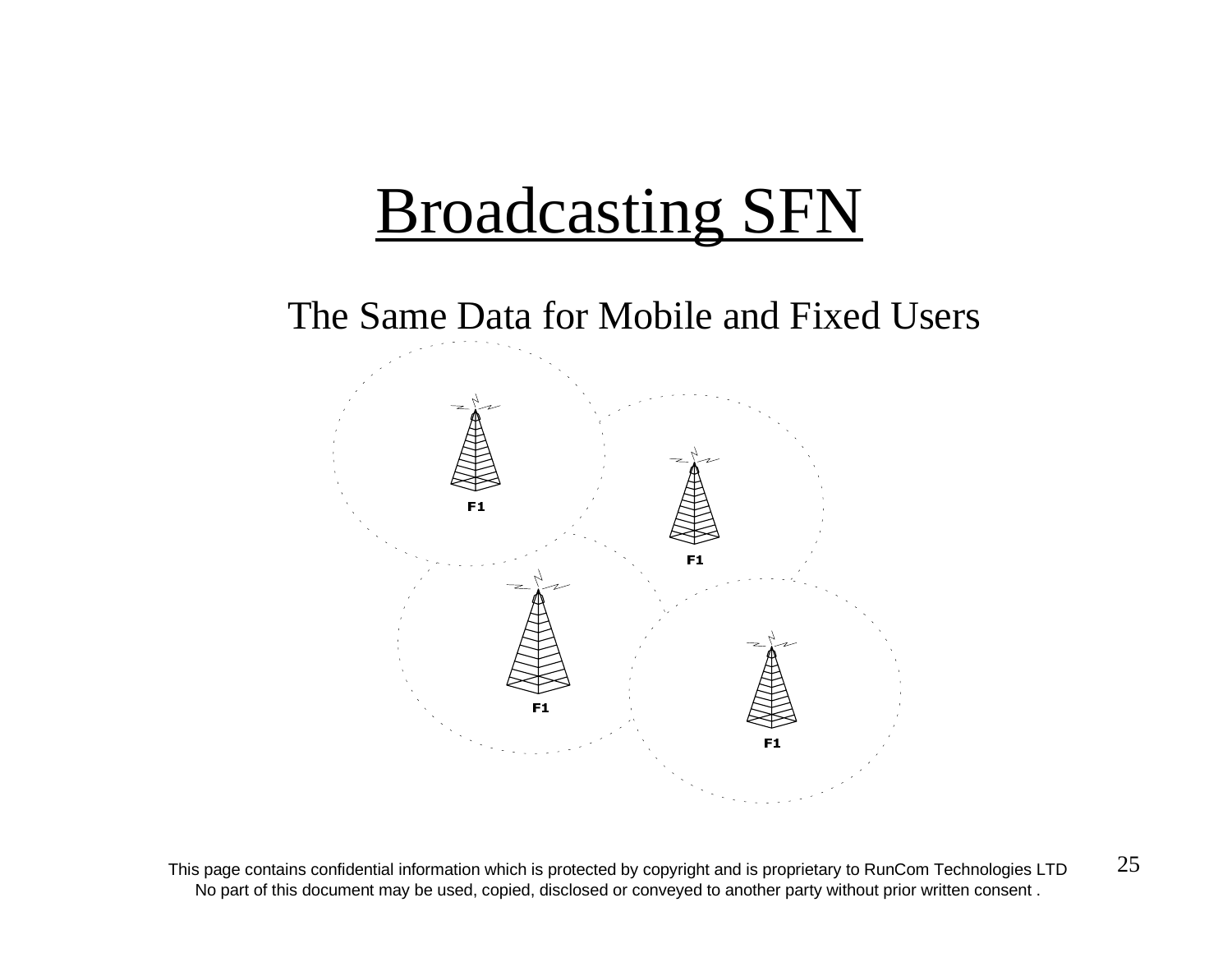# Broadcasting SFN, In-Door Antennas

The Same Data for Mobile and Fixed UsersWhere There is a Problem of Coverage, Smaller Cells are Used



This page contains confidential information which is protected by copyright and is proprietary to RunCom Technologies LTD  $26$ No part of this document may be used, copied, disclosed or conveyed to another party without prior written consent .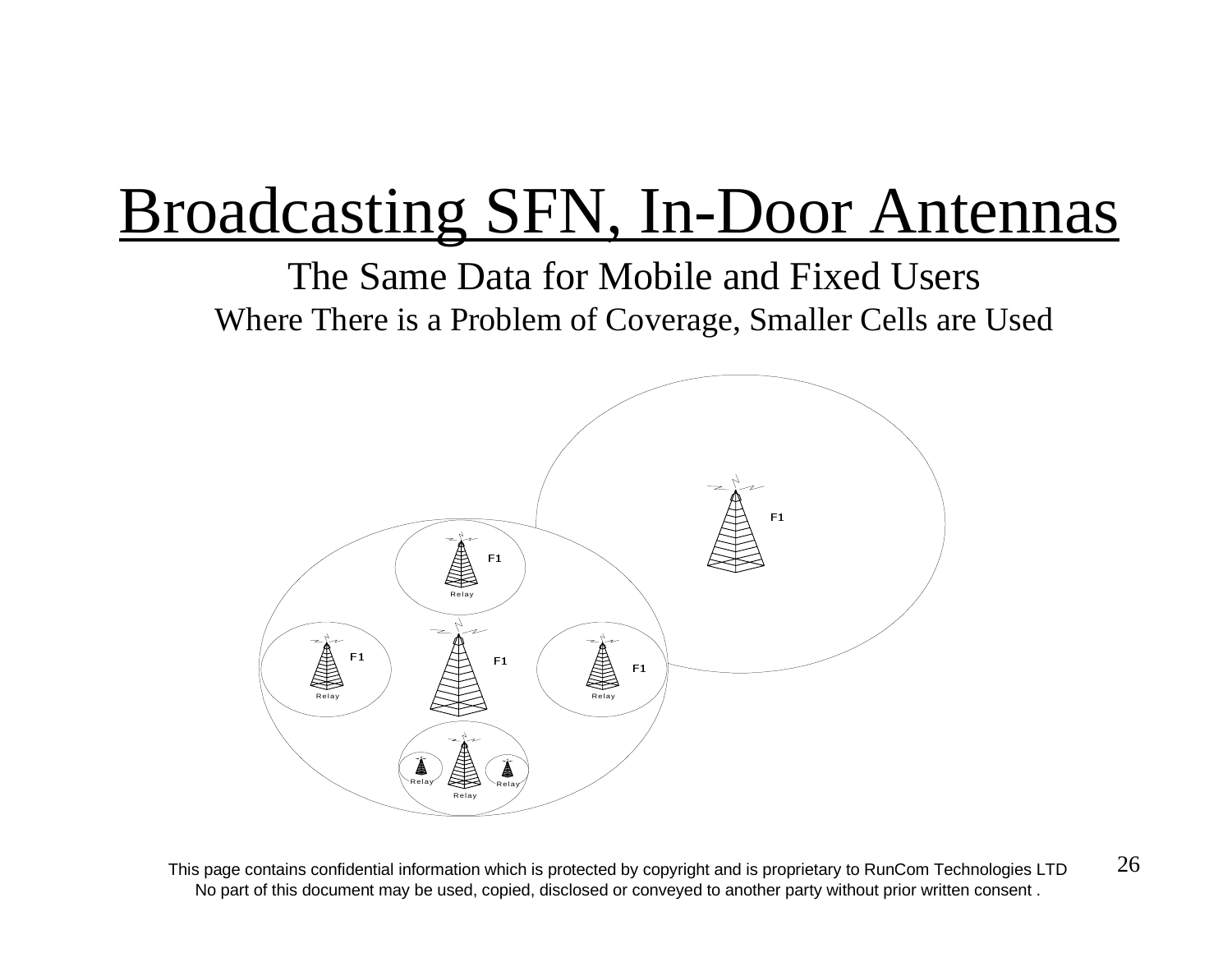# Local SFN - for Interactive Services

- Each SFN Enables the Users to Receive Transmissions From Any B.S.
- Users Transmission can be Received by some B.S., While the main B.S. can use MRC.



This page contains confidential information which is protected by copyright and is proprietary to RunCom Technologies LTD  $27$ No part of this document may be used, copied, disclosed or conveyed to another party without prior written consent .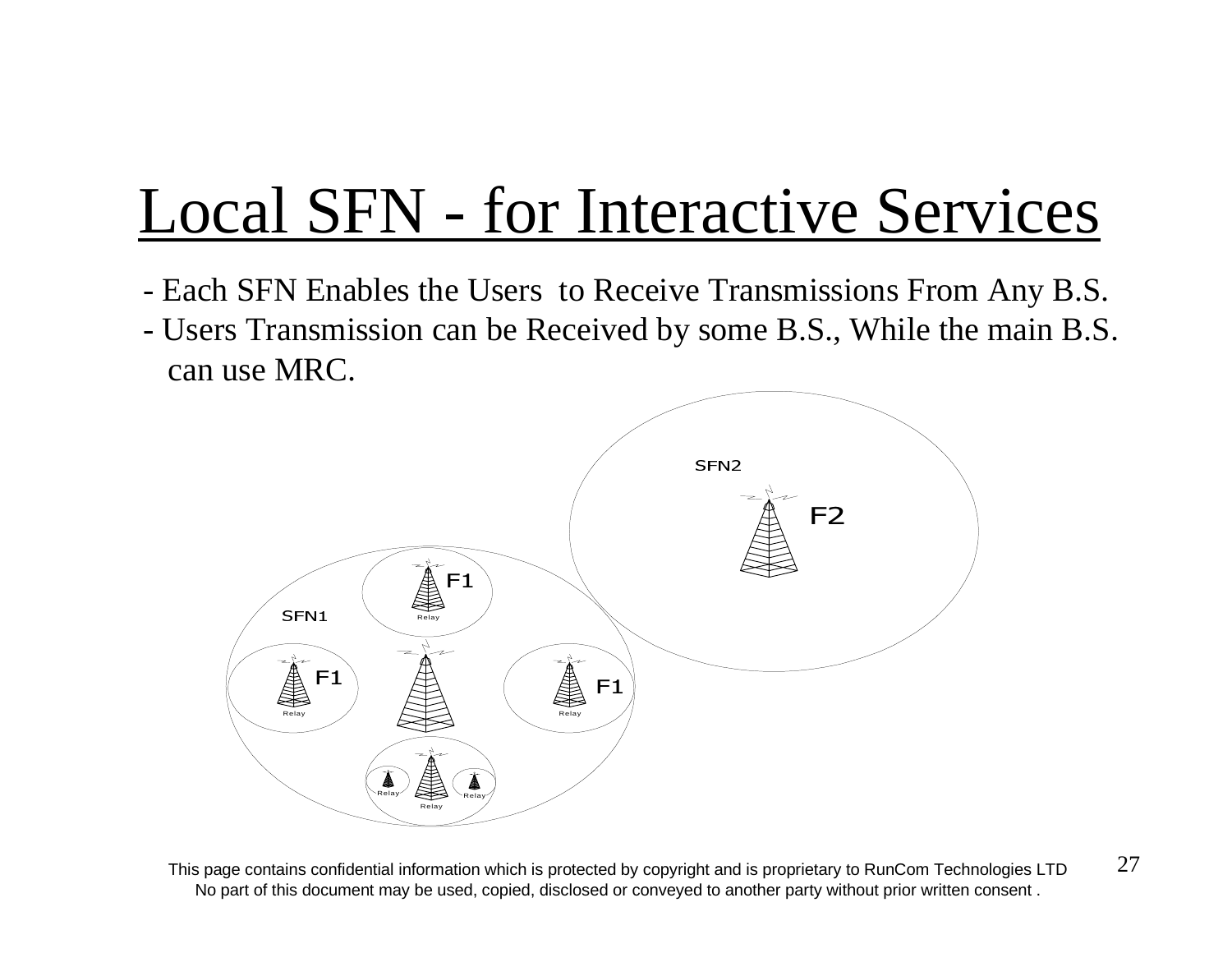### **SFN Reuse for Slow Mobility or Indoor Antenna**

This is an Example of a DVB-T interactive SFN with a Reuse Factor of 2



This page contains confidential information which is protected by copyright and is proprietary to RunCom Technologies LTD  $28$ No part of this document may be used, copied, disclosed or conveyed to another party without prior written consent .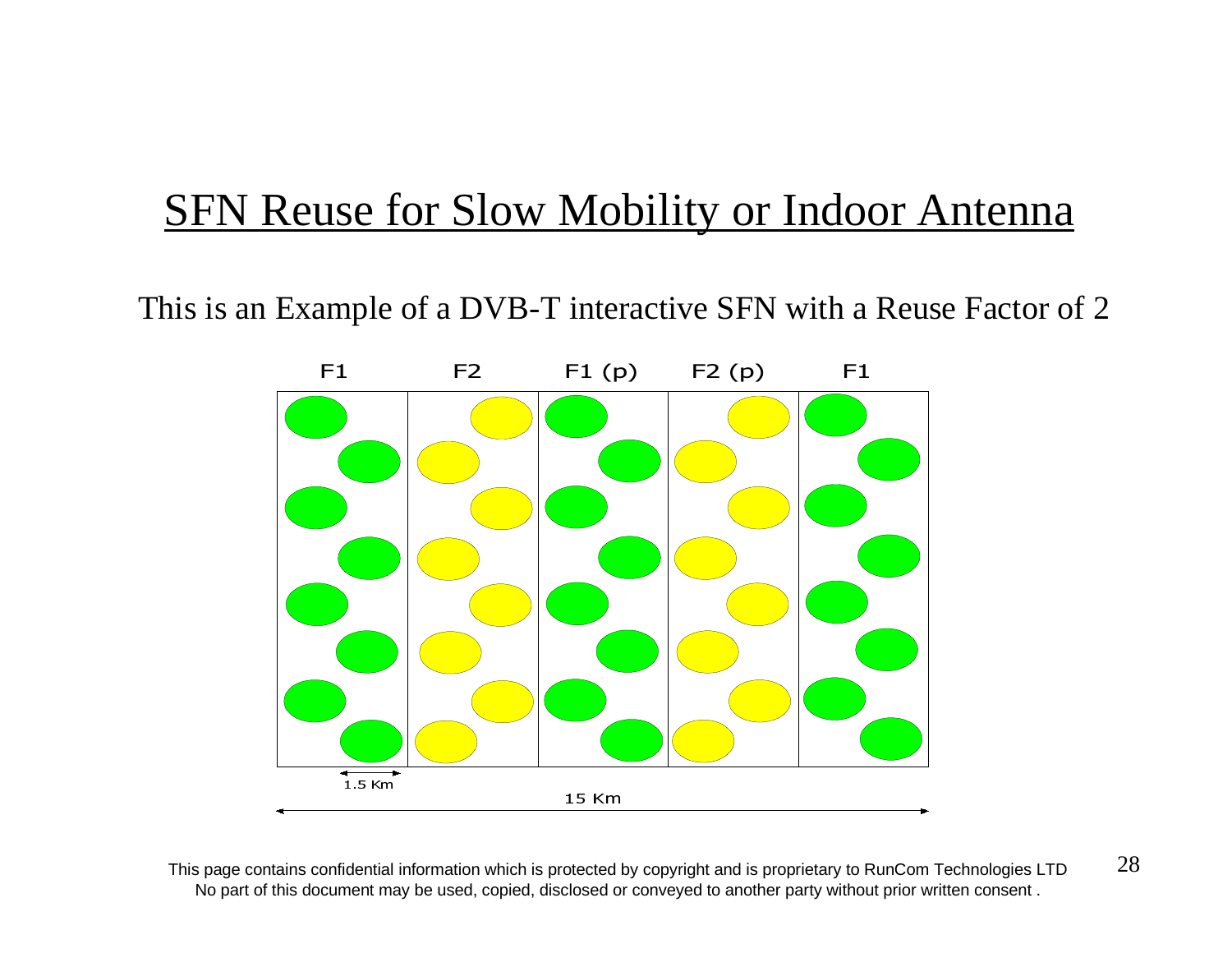### Deployment for Interactive Services for Fixed Users



This page contains confidential information which is protected by copyright and is proprietary to RunCom Technologies LTD  $29$ No part of this document may be used, copied, disclosed or conveyed to another party without prior written consent .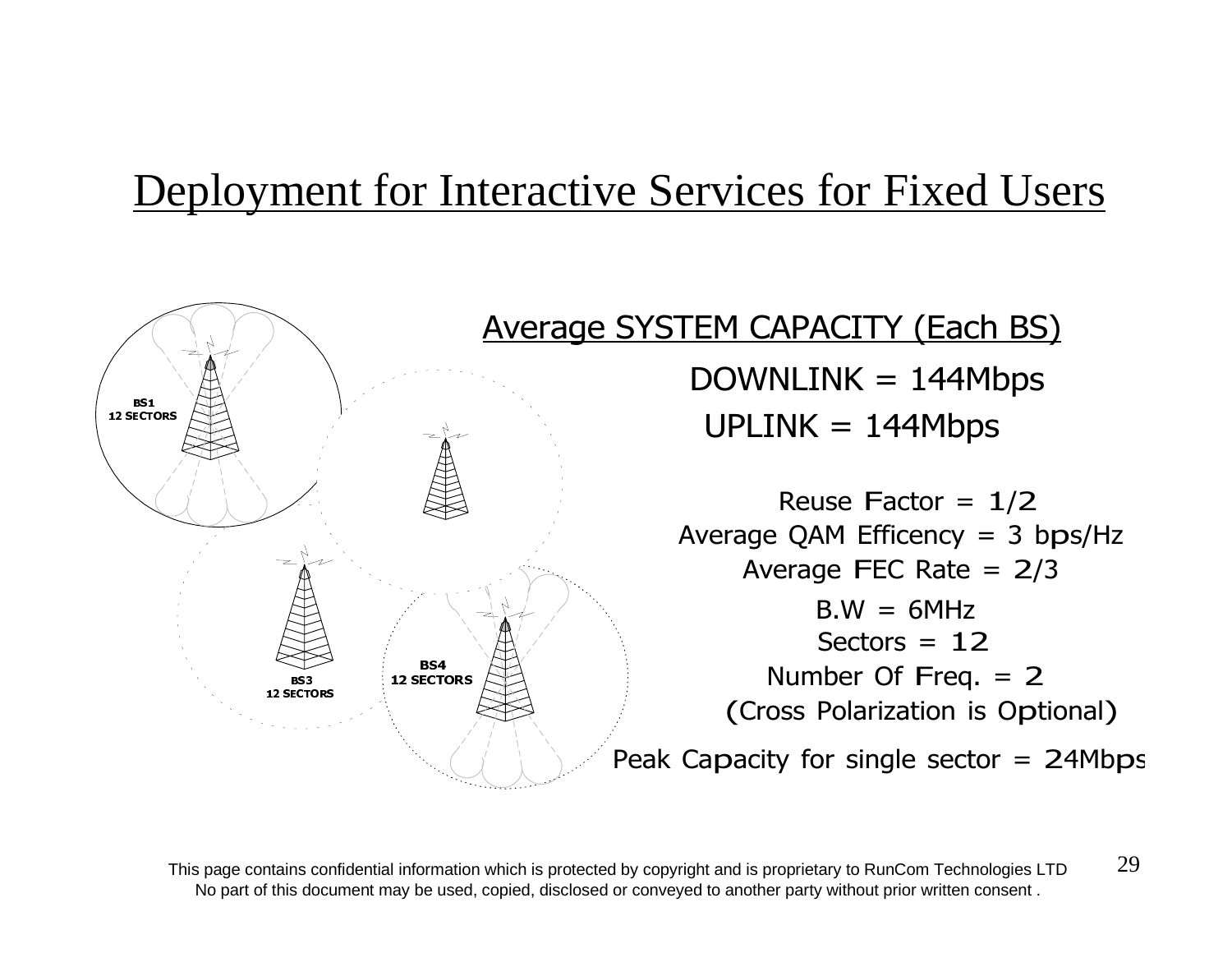# OFDMA System - Properties

This page contains confidential information which is protected by copyright and is proprietary to RunCom Technologies LTD  $30$ No part of this document may be used, copied, disclosed or conveyed to another party without prior written consent .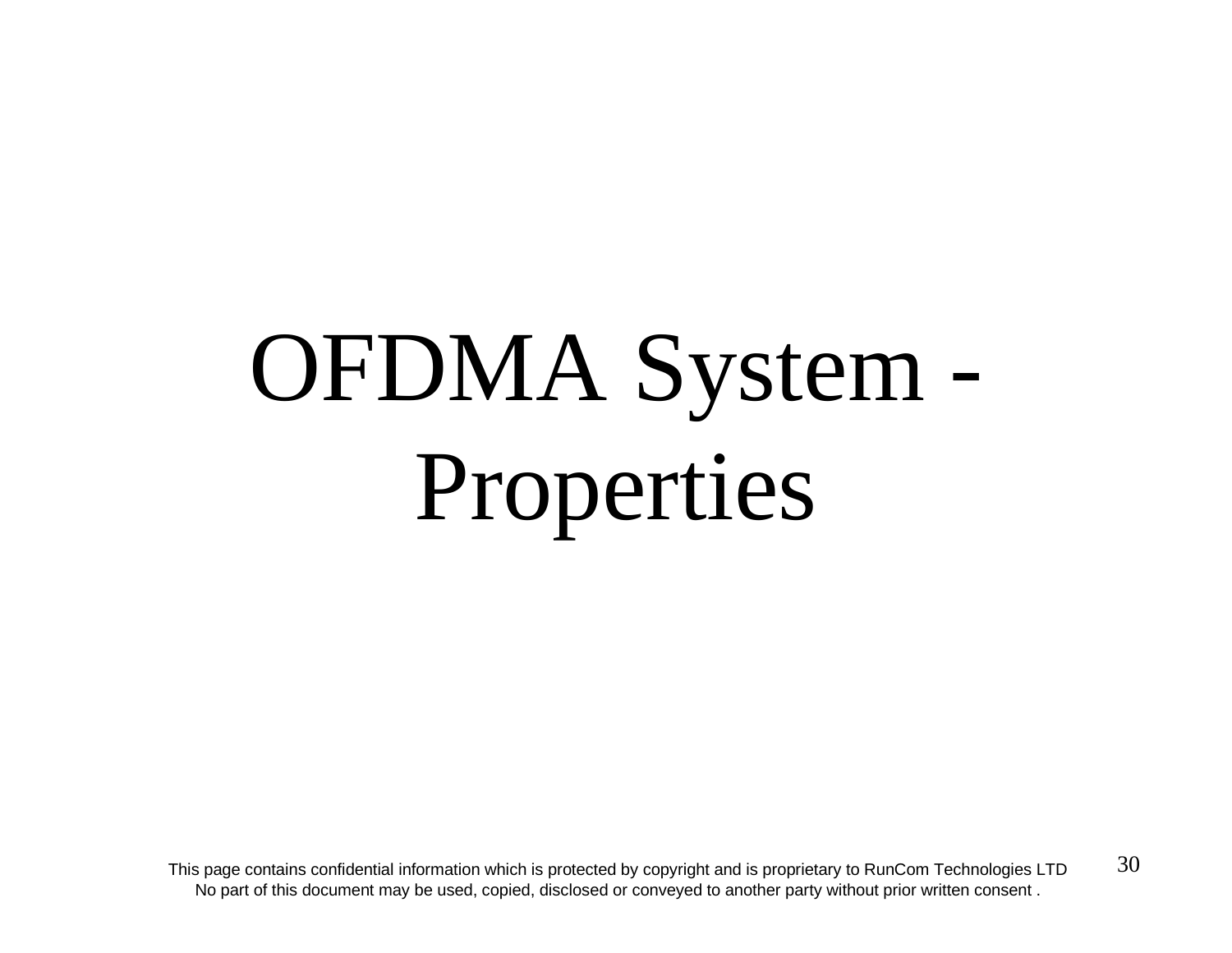## Interference Rejection/Avoidance

- $\bullet$  Narrowband Interference Rejection
	- User SubCarriers Blocks are Allocated by IFFT & FFT .
	- Easy to Avoid/Reject Narrowband Dominant Interference .
	- Less Interfered Part of the Carrier Can Still Be Used .



This page contains confidential information which is protected by copyright and is proprietary to RunCom Technologies LTD  $31$ No part of this document may be used, copied, disclosed or conveyed to another party without prior written consent .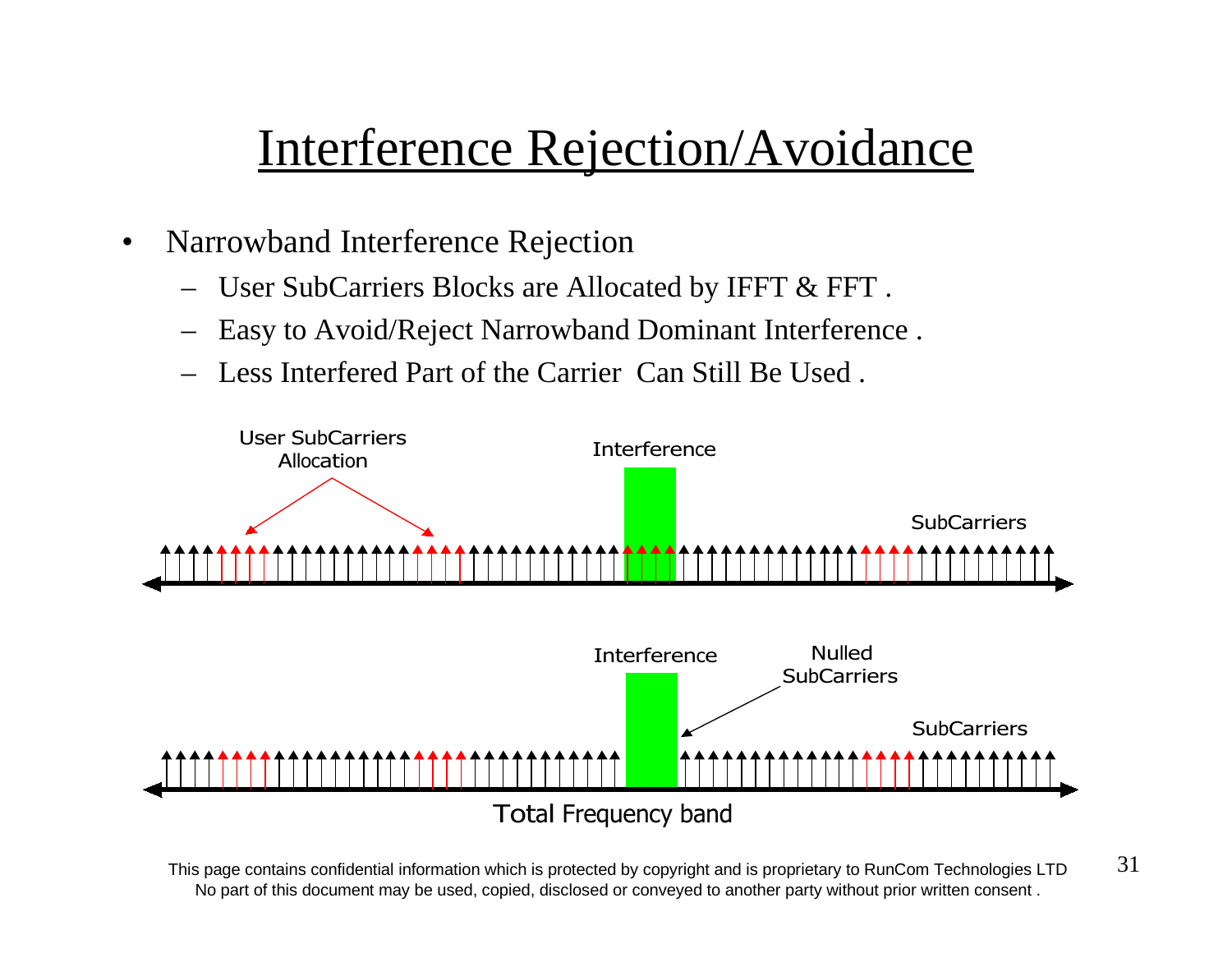## Crest Factor (Down Stream)



BER/SNR for different Crest Factor achieved by clipping

This page contains confidential information which is protected by copyright and is proprietary to RunCom Technologies LTD  $32$ No part of this document may be used, copied, disclosed or conveyed to another party without prior written consent .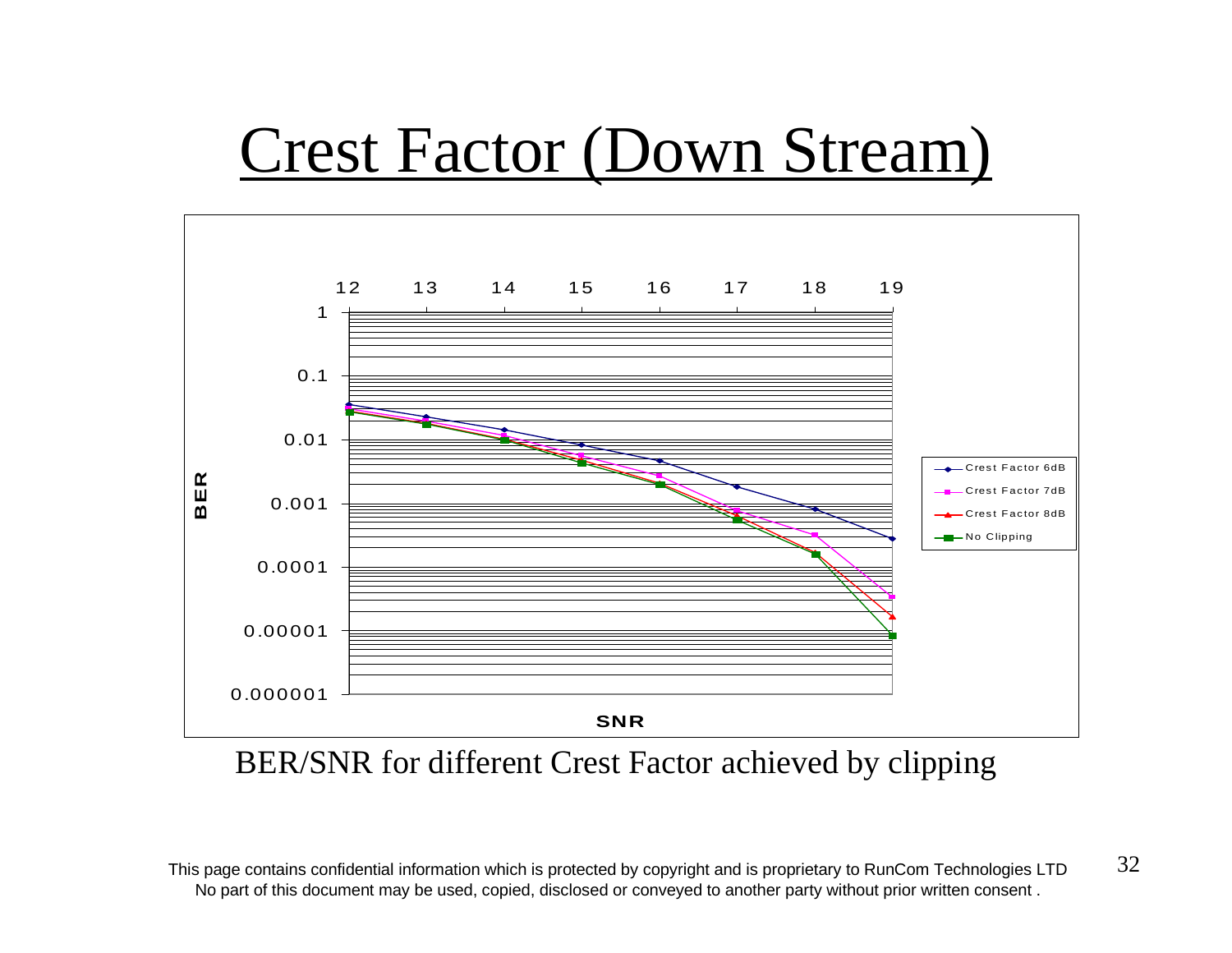# Crest Factor (Up Stream)



BER/SNR for different Crest Factor achieved by clipping for an Up Stream 16QAM OFDM Symbol

This page contains confidential information which is protected by copyright and is proprietary to RunCom Technologies LTD  $33$ No part of this document may be used, copied, disclosed or conveyed to another party without prior written consent .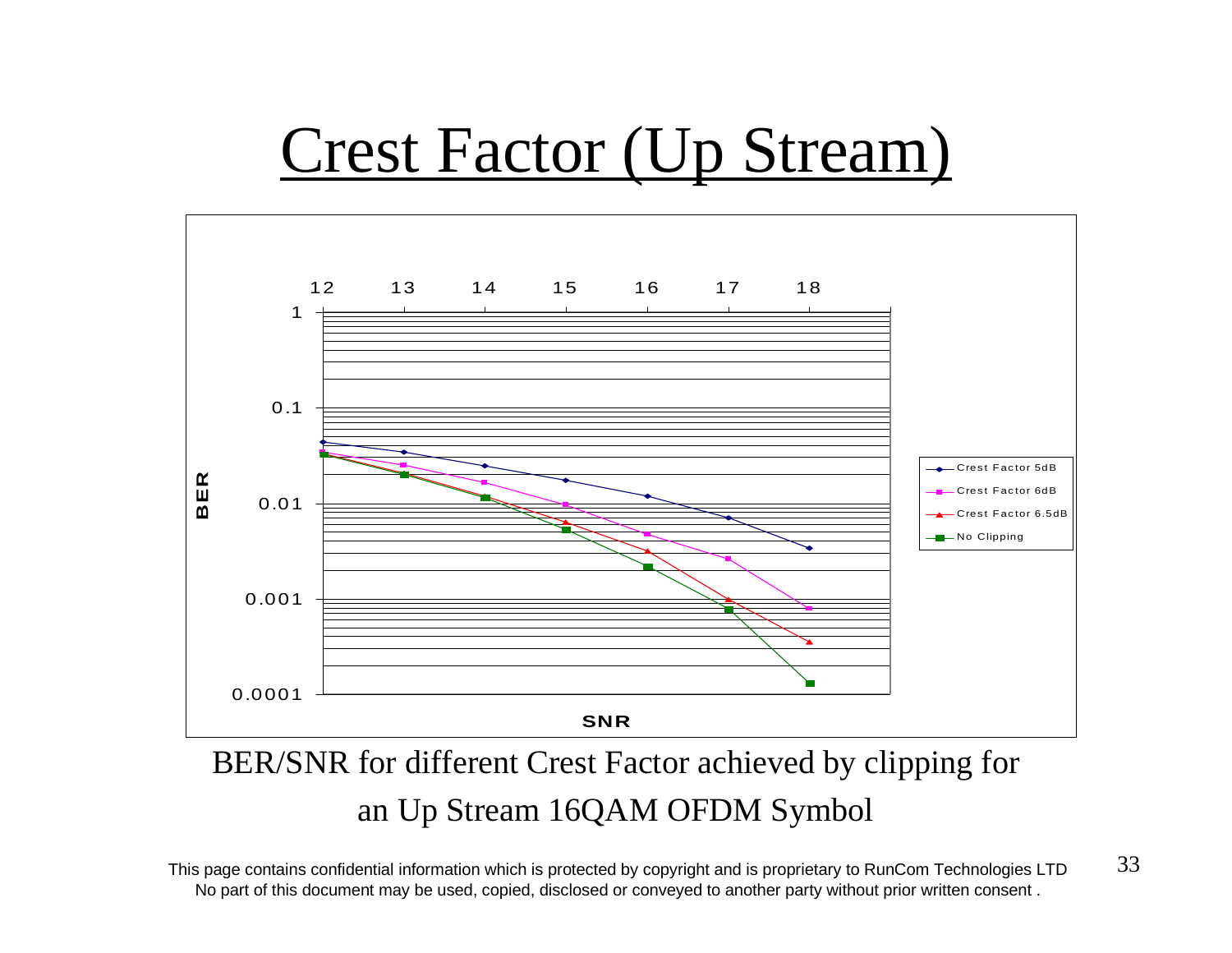## Spectrum Properties

- •Rectangular Spectrum Shape (Brick Wall)
- •Small Frequency Guard band



This page contains confidential information which is protected by copyright and is proprietary to RunCom Technologies LTD  $34$ No part of this document may be used, copied, disclosed or conveyed to another party without prior written consent .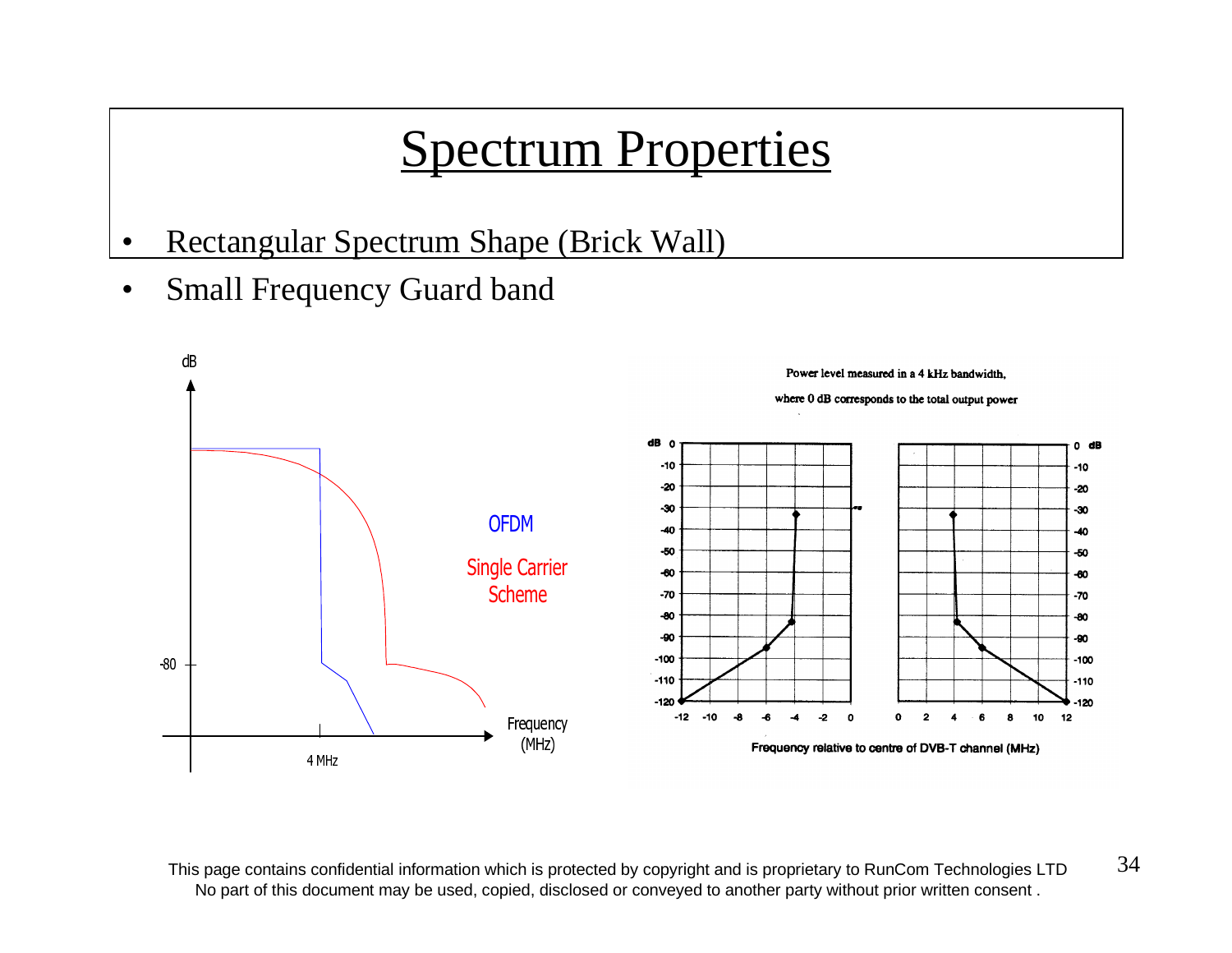### **Group Delay**

In OFDM Solved as channel impairment by phase and channel estimators, while in S.C. system degradation is performance occurs



three modulation schemes.

This page contains confidential information which is protected by copyright and is proprietary to RunCom Technologies LTD  $35$ No part of this document may be used, copied, disclosed or conveyed to another party without prior written consent .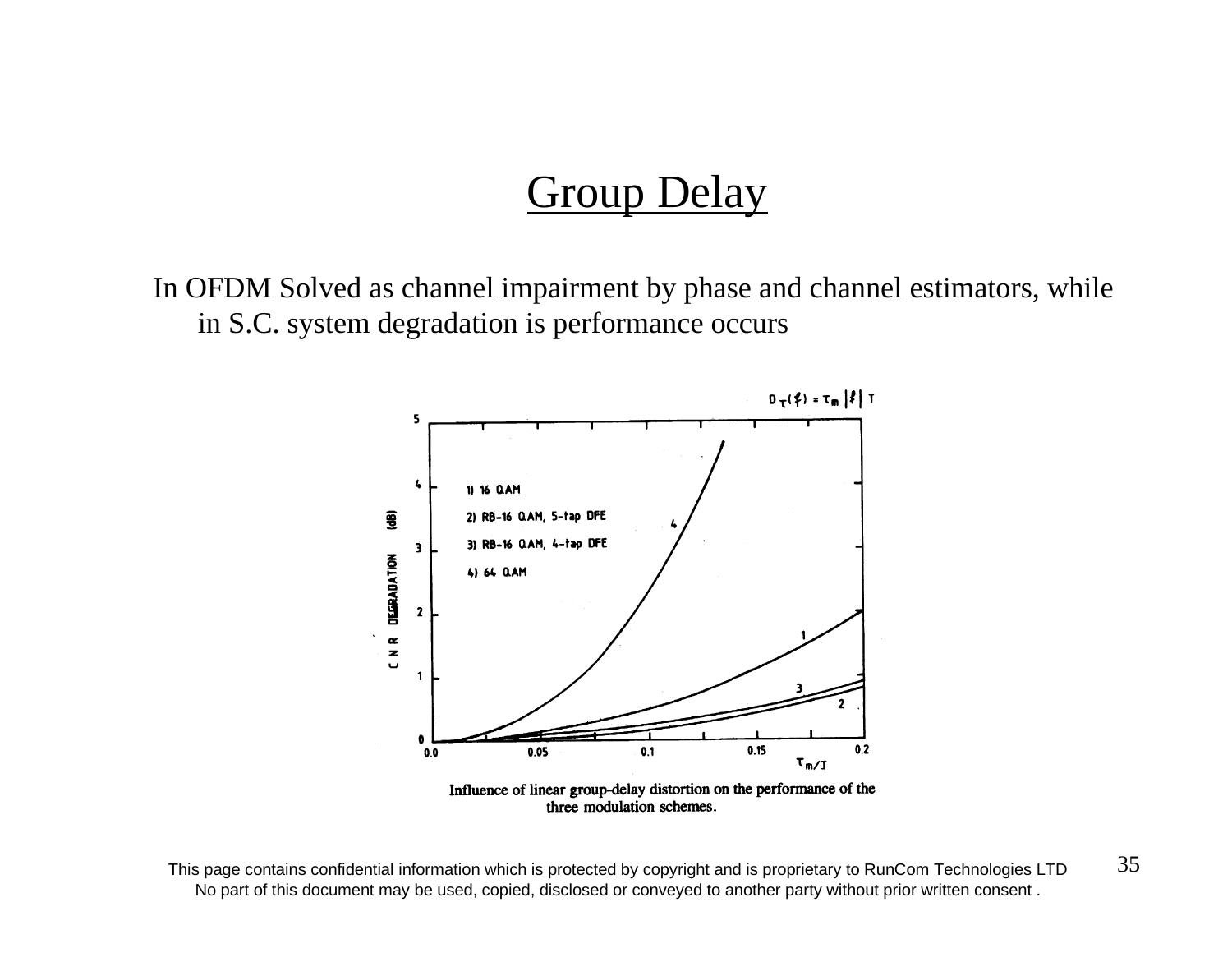## Phase Noise Effect





## Phase Noise Effect onOFDM

## Phase Noise Effect onS.C

This page contains confidential information which is protected by copyright and is proprietary to RunCom Technologies LTD  $36$ No part of this document may be used, copied, disclosed or conveyed to another party without prior written consent .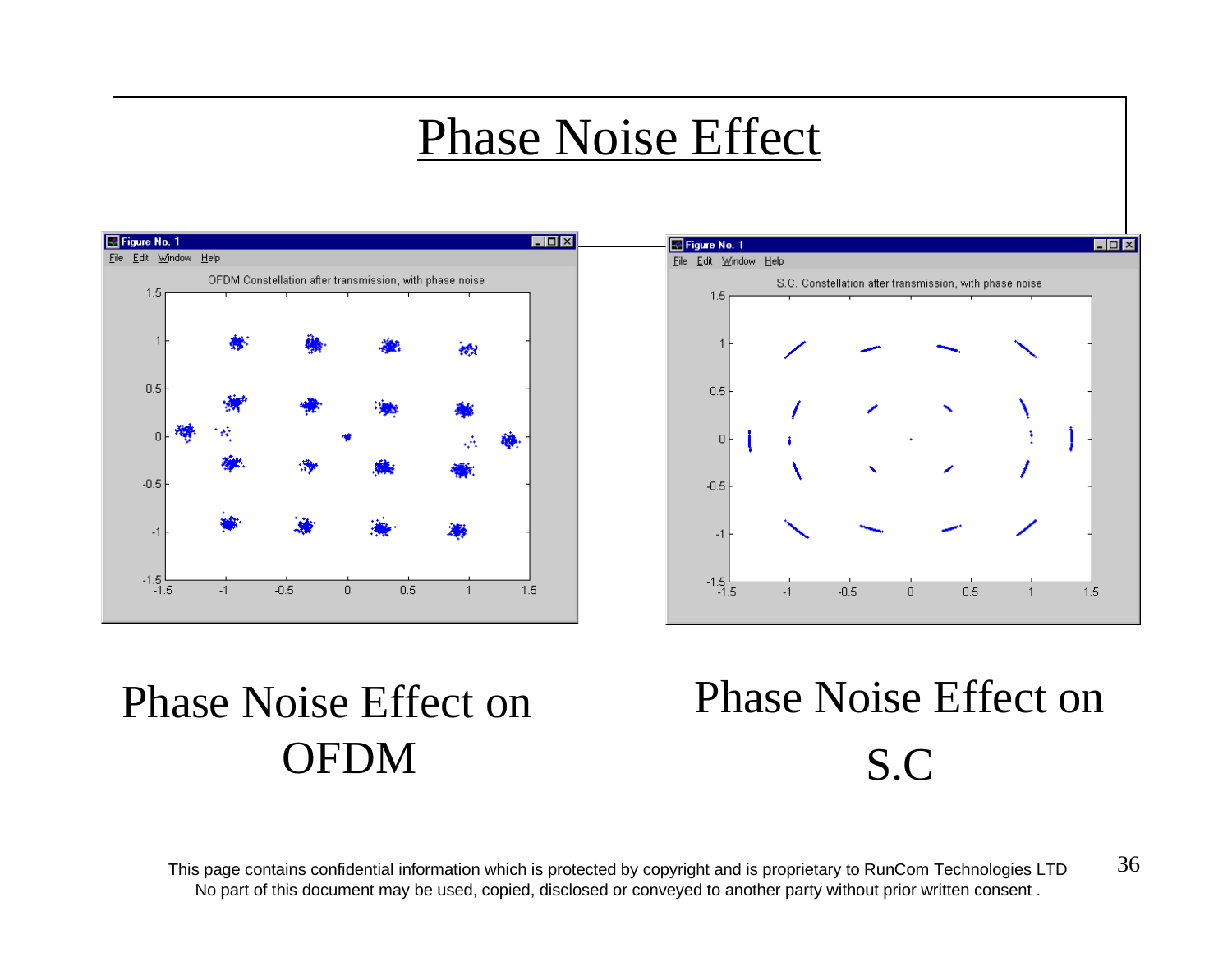

### BER/SNR of the OFDM and S.C. systems for different Phase Variance (P.V.)

This page contains confidential information which is protected by copyright and is proprietary to RunCom Technologies LTD  $37$ No part of this document may be used, copied, disclosed or conveyed to another party without prior written consent .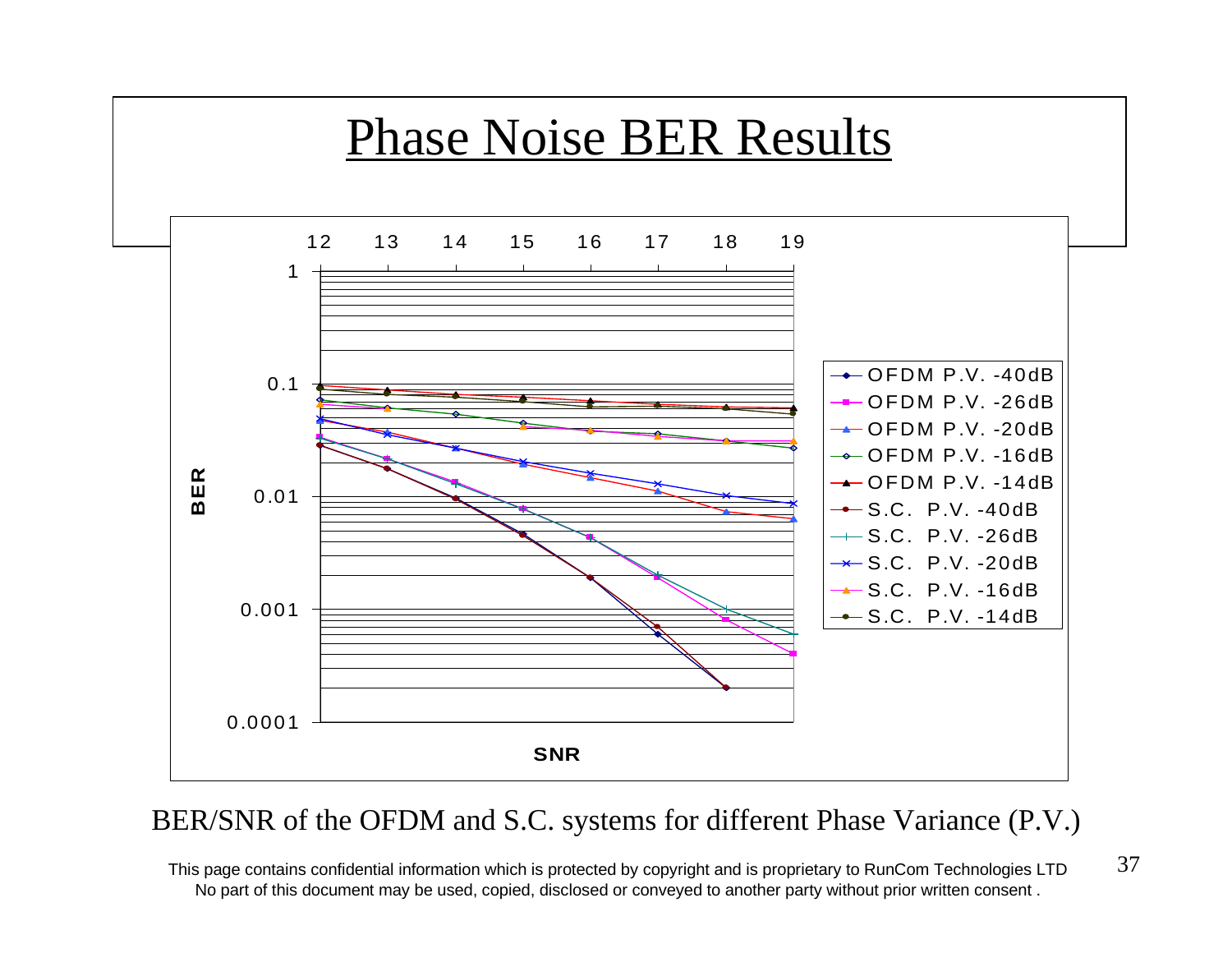## Power Amplifier Efficiency

 $\bullet$  In the Up Stream due to Sub-Channel allocation (23 carriers from 1587 usable per OFDM symbol) a 18.4dB gain is achieved for one Sub-Channel allocation, an additional 1-2dB gain is achieved due to lower crest factor for the Up Stream.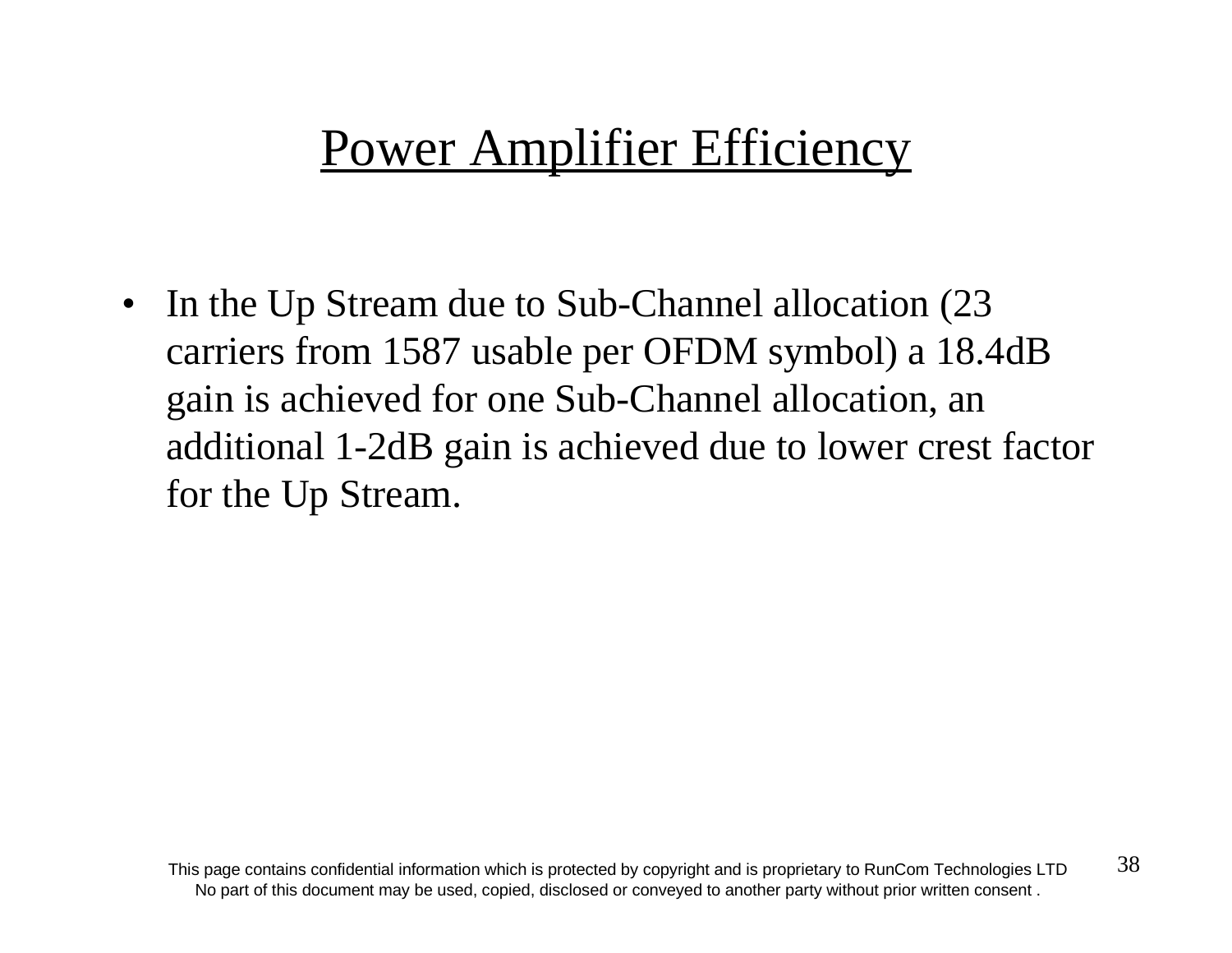•**Timing Sensitivity** 

Low timing sensitivity is needed, and simple phase and channel estimators solve timing problems.

•**Frequency Sensitivity** 

solved by locking onto the Base-Station transmission and deriving the Subscriber Unit's clocks from it.

### •Equalization

No Equalizers are needed, channel impairment and timing problems are both solved with simple phase and channel estimators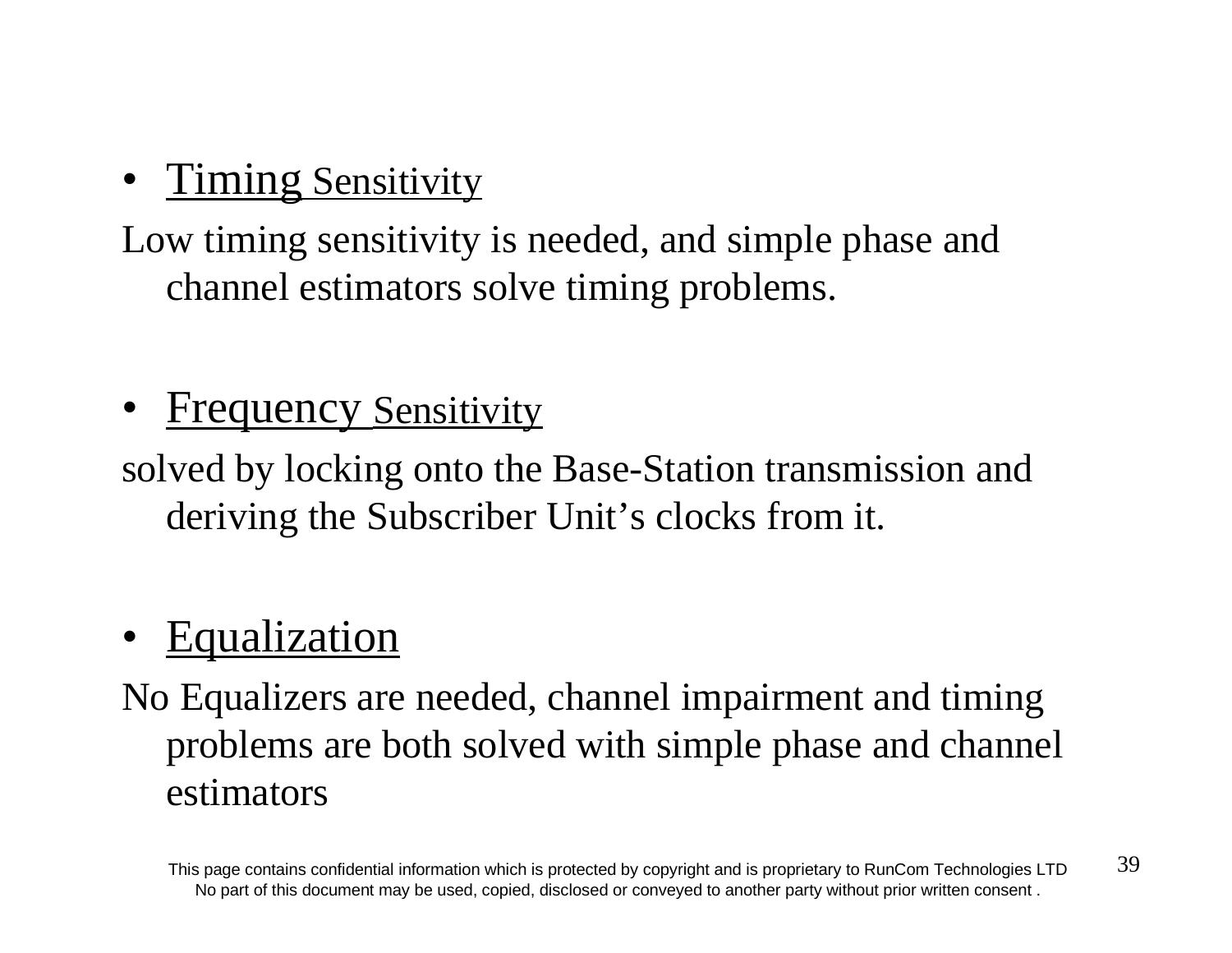# MAC Principles

- •Bandwidth allocation controlled by Base Station
- $\bullet$ Bandwidth efficiency through support of variable-length packets
- • Quality of Service including
	- Support for bandwidth and latency guarantees
	- Packet classification (VPI/VCI with ATM)
	- Dynamic service establishment
- $\bullet$ Extension provided for security at the Data Link Layer
- •Support for wide range of data rates
- $\bullet$  Fragmentation - allows segmentation of large packets simplifying bandwidth allocation for CBR type services
- $\bullet$  Concatenation - Allows bounding of multiple small packets to increase throughput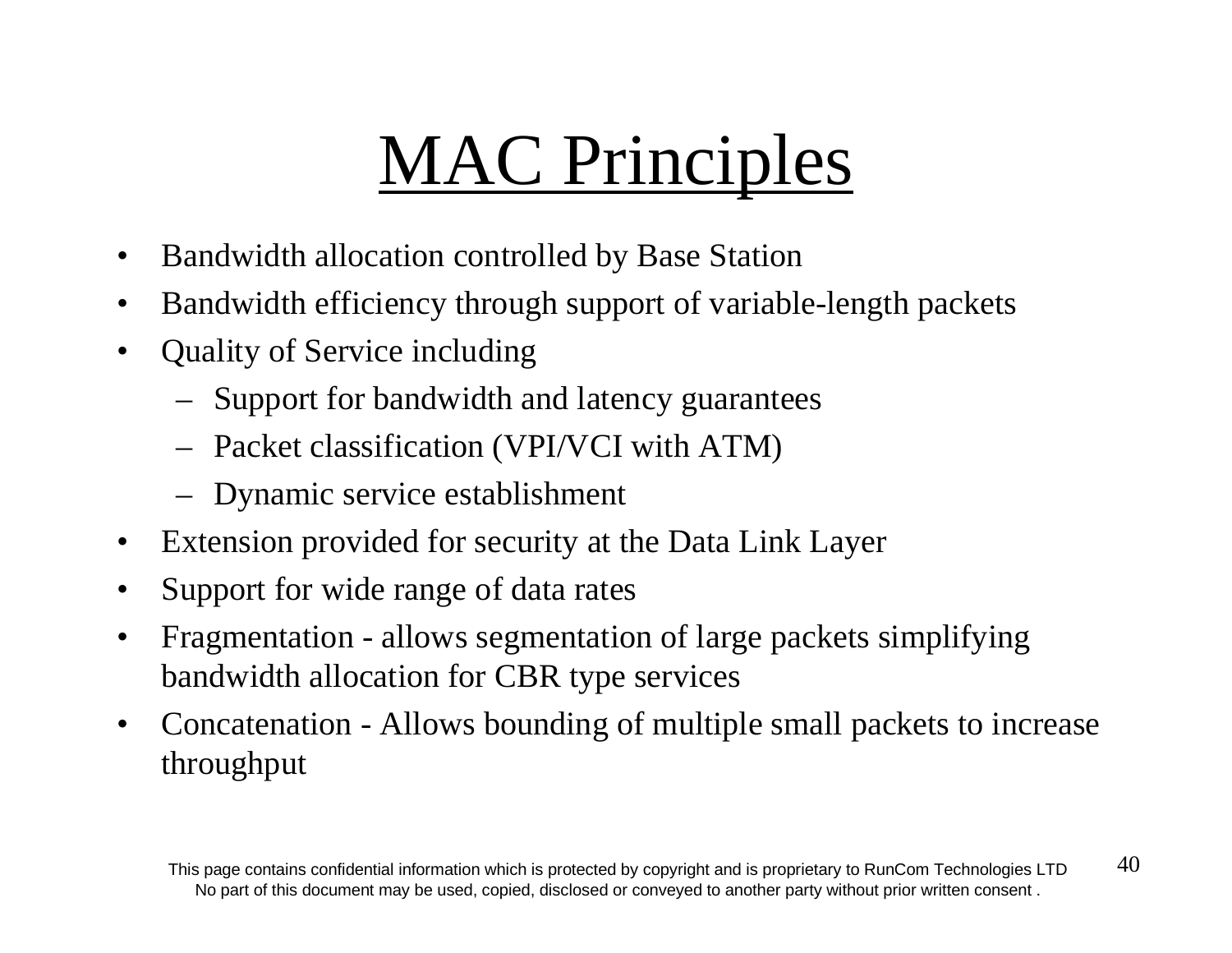# MAC - Principles

- $\bullet$  Transparent Bi-Directional transfer of ATM cells and IP packets.
- Manages Adaptive FEC (Reed Solomon & Viterbi), one Up Stream Transmission contains an integer number of R.S. packets
- Manages Adaptive N-QAM UpLink Transmissions
- $\bullet$ Manages APC/ASC Messages
- New Users are synchronized and granted access by CDMA techniques
- $\bullet$ Uses Piggy-Back for continues data transmission
- $\bullet$  Can Comply to DOCSIS 1.1 standard with wireless enhancements

This page contains confidential information which is protected by copyright and is proprietary to RunCom Technologies LTD  $41$ No part of this document may be used, copied, disclosed or conveyed to another party without prior written consent .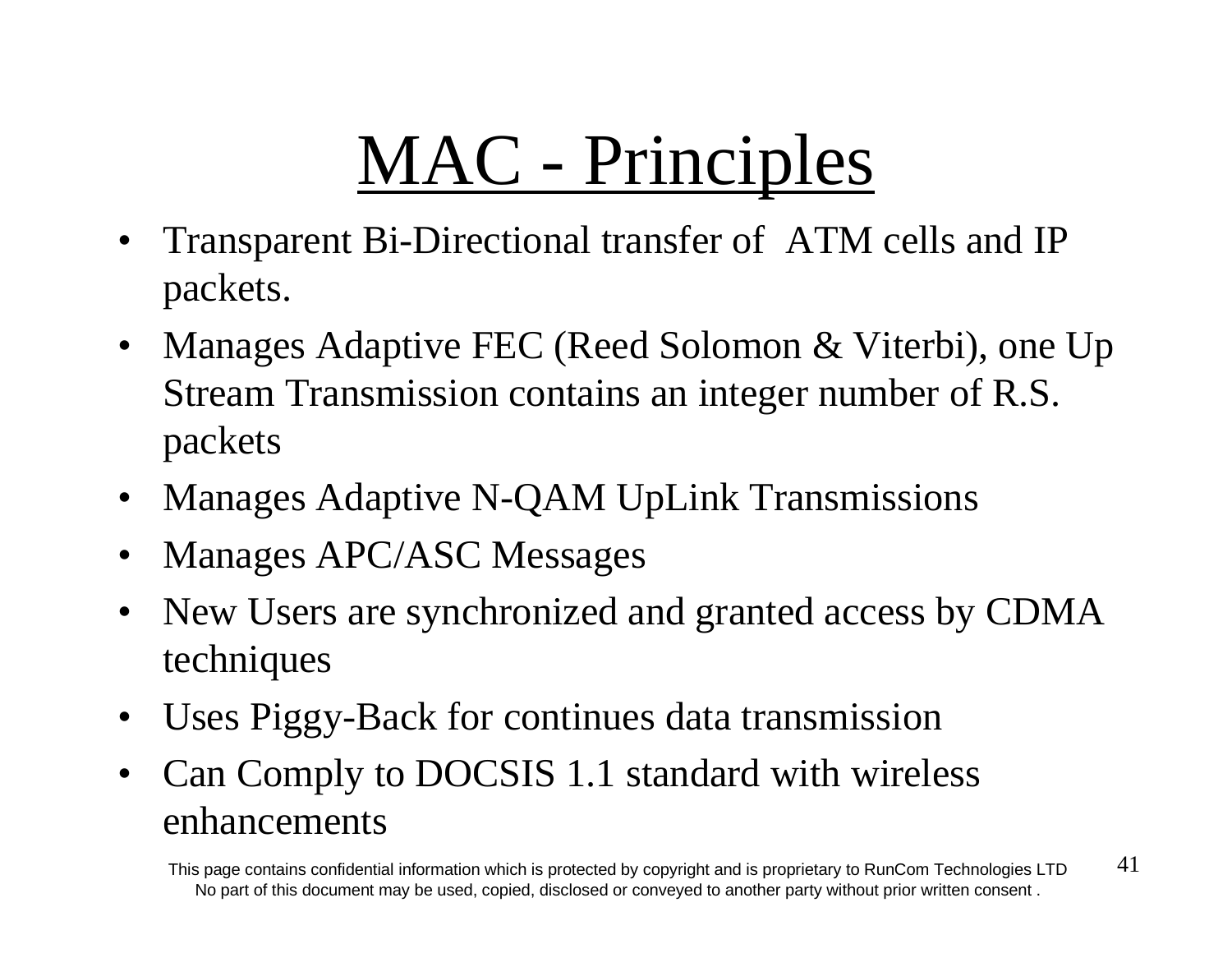# Return Channel Example

- Subscriber Units at the Current OFDMA Symbol = 3
- $\bullet$ Pilot Carriers for channel estimation per Subscriber Unit
- $\bullet$ Sub-Channels Allocated to Subscriber-Unit  $\#1 = 30$
- $\bullet$ Sub-Channels Allocated to Subscriber-Unit #2 = 22
- •Sub-Channels Allocated to Subscriber-Unit #3 = 17
- $\bullet$ Number Of New Subscriber-Units Requesting Services = 3

### **All Subscriber-Units Suffer Different Multi-Paths anddifferent Attenuation's**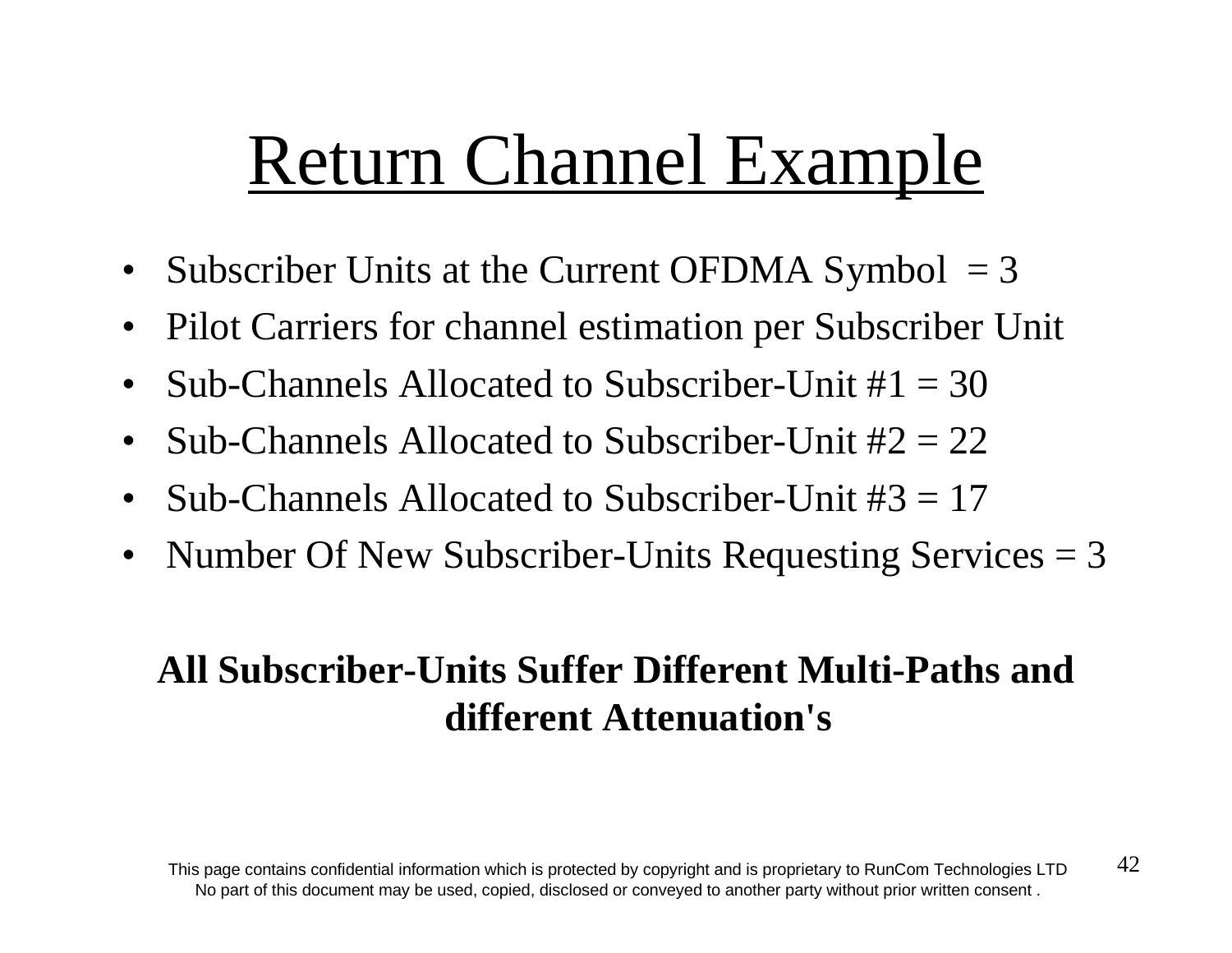•Constellation at the Base Station



This page contains confidential information which is protected by copyright and is proprietary to RunCom Technologies LTD  $43$ No part of this document may be used, copied, disclosed or conveyed to another party without prior written consent .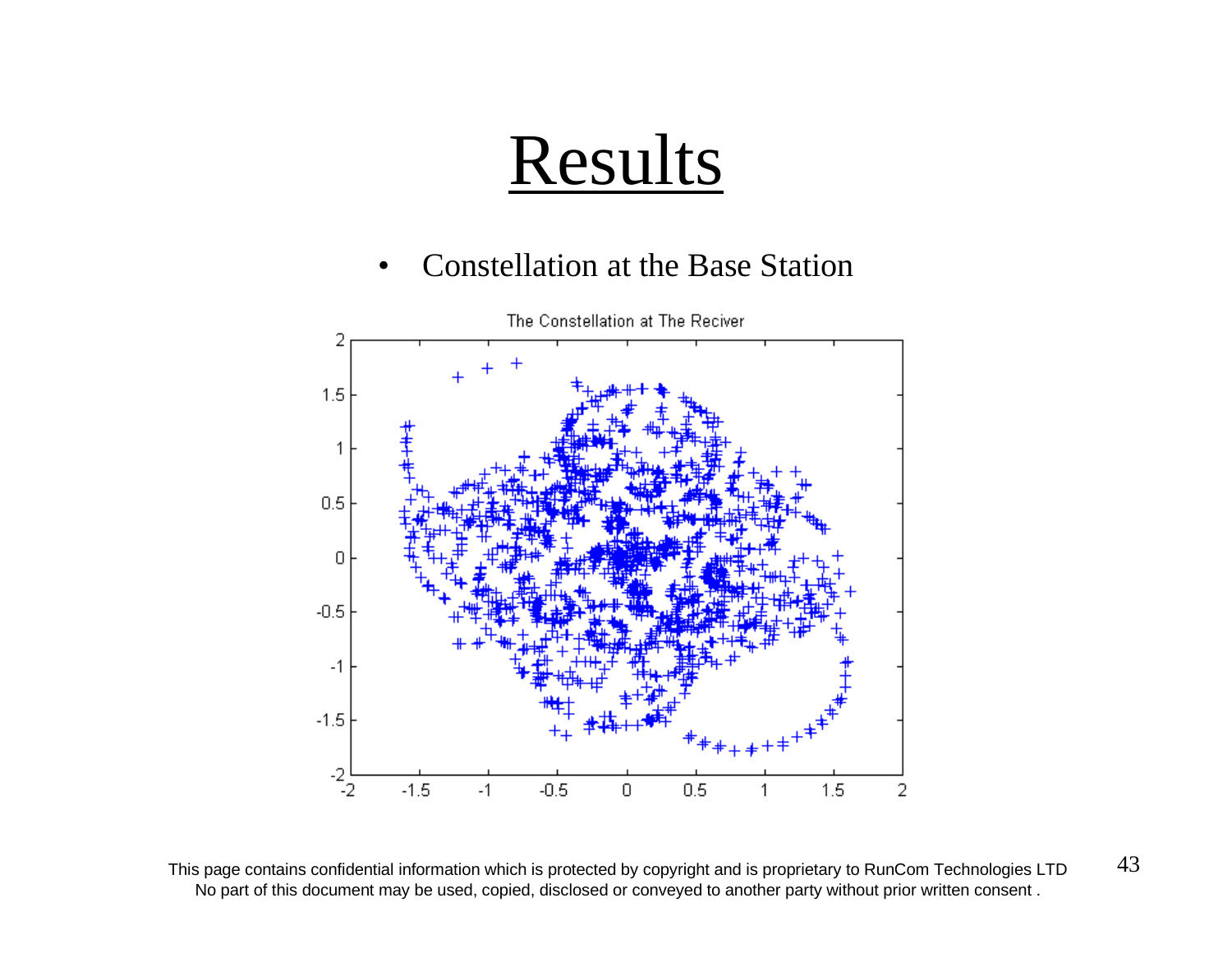#### •Users Separation



This page contains confidential information which is protected by copyright and is proprietary to RunCom Technologies LTD  $44$ No part of this document may be used, copied, disclosed or conveyed to another party without prior written consent .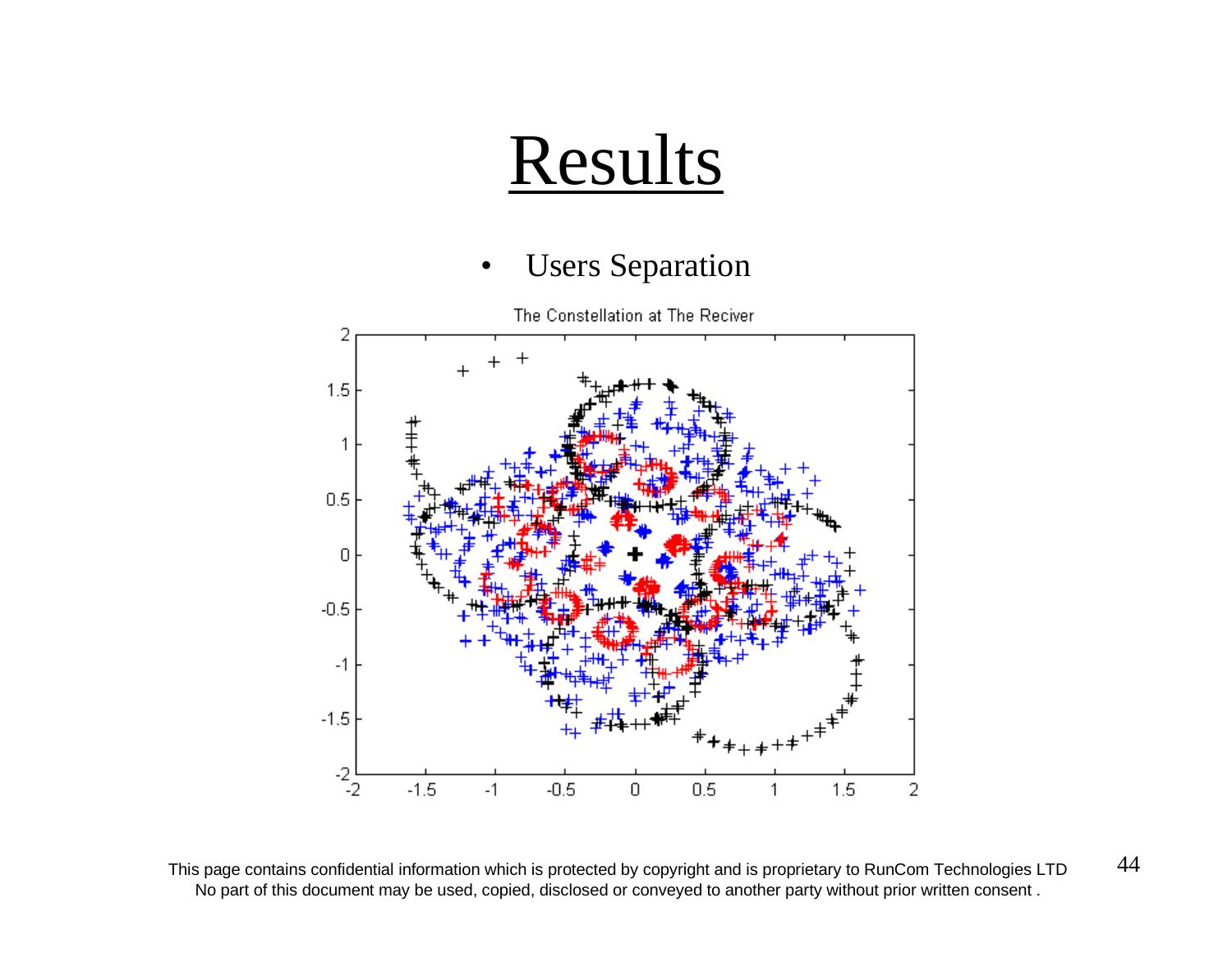#### •• User Estimation



This page contains confidential information which is protected by copyright and is proprietary to RunCom Technologies LTD  $45$ No part of this document may be used, copied, disclosed or conveyed to another party without prior written consent .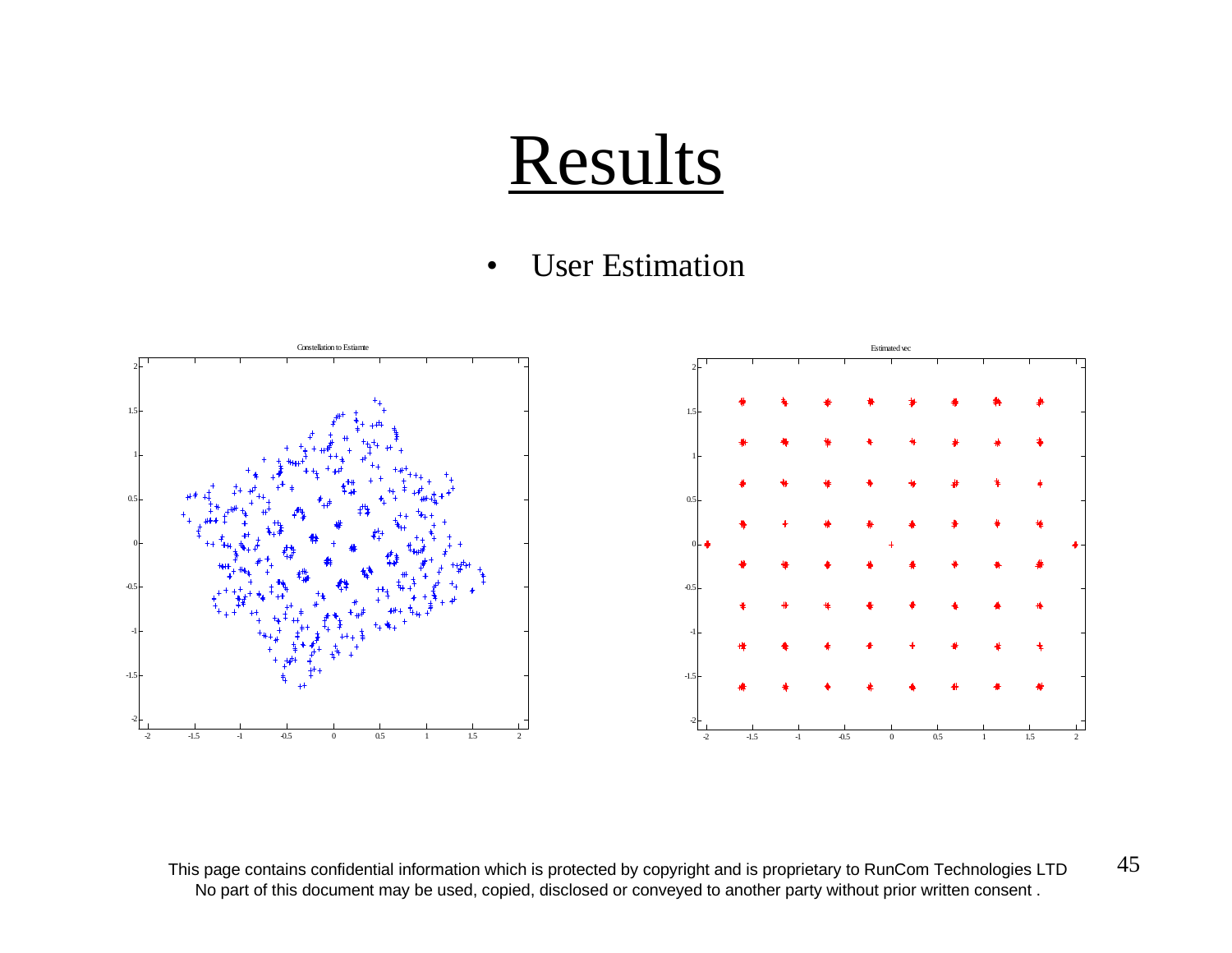#### •• User Estimation



This page contains confidential information which is protected by copyright and is proprietary to RunCom Technologies LTD  $46$ No part of this document may be used, copied, disclosed or conveyed to another party without prior written consent .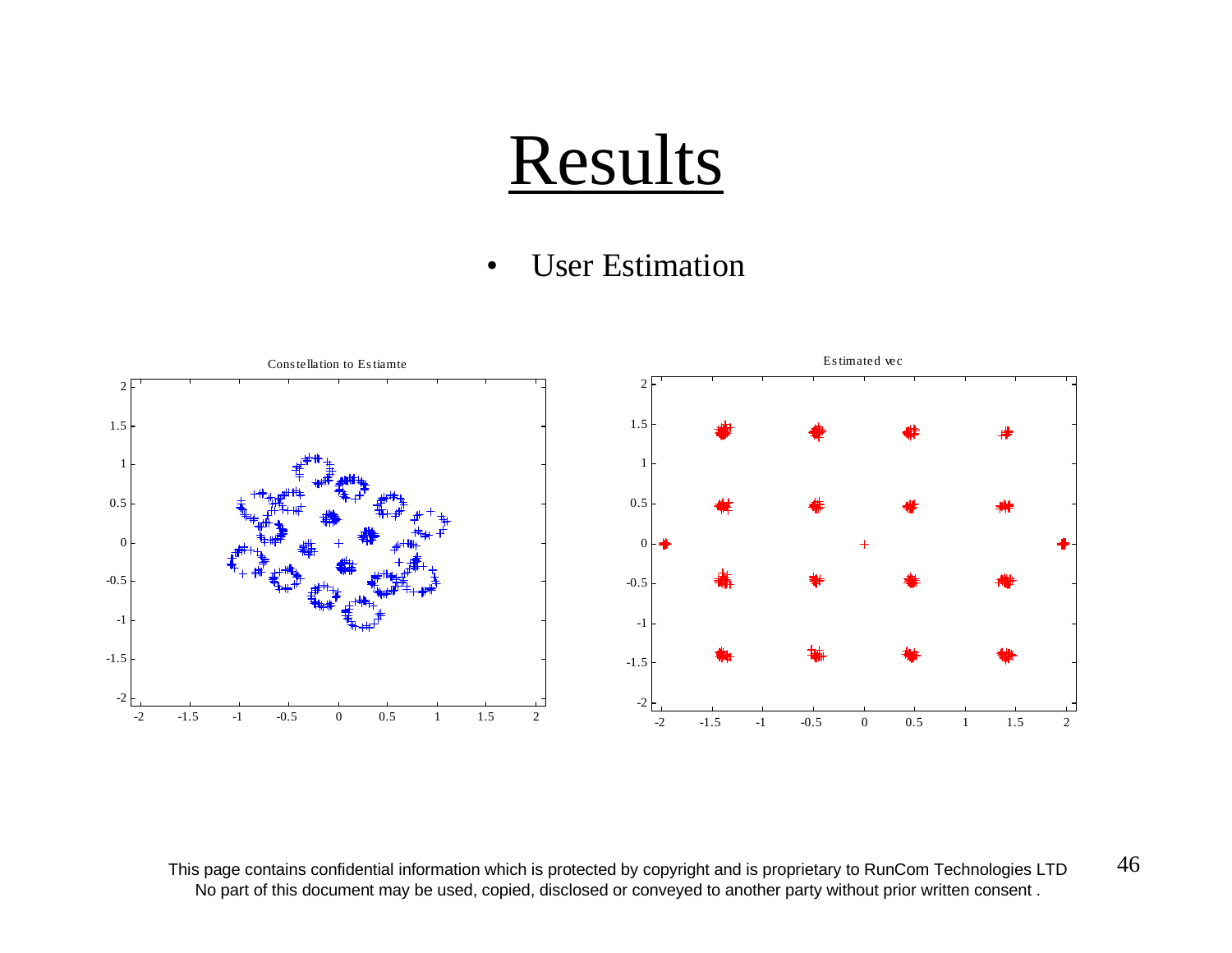#### •• User Estimation



This page contains confidential information which is protected by copyright and is proprietary to RunCom Technologies LTD  $47$ No part of this document may be used, copied, disclosed or conveyed to another party without prior written consent .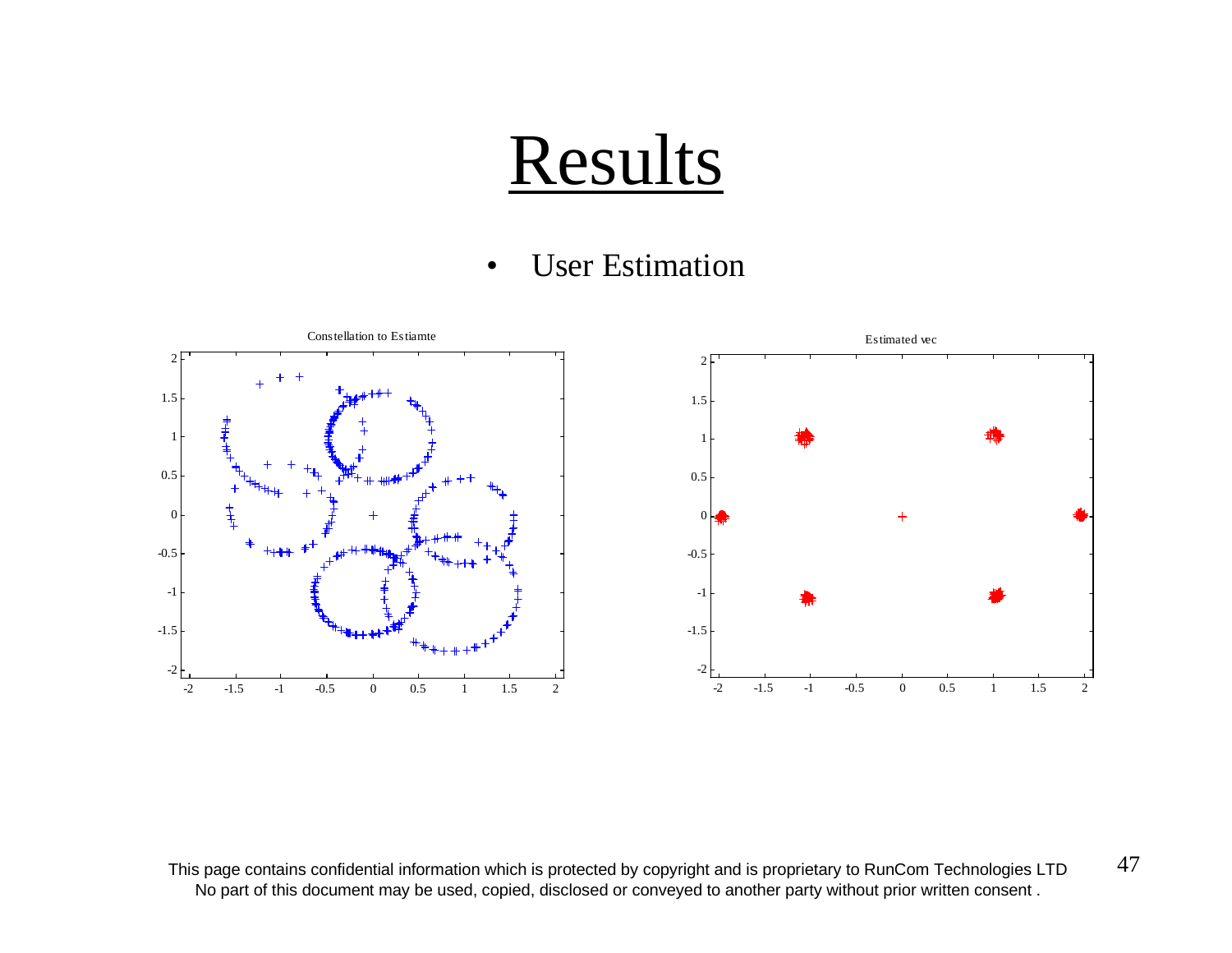$\bullet$  Finding New Subscriber-Units Requesting Services, Using the Contention Pilots (CDMA/OFDM Techniques)



This page contains confidential information which is protected by copyright and is proprietary to RunCom Technologies LTD  $48$ No part of this document may be used, copied, disclosed or conveyed to another party without prior written consent .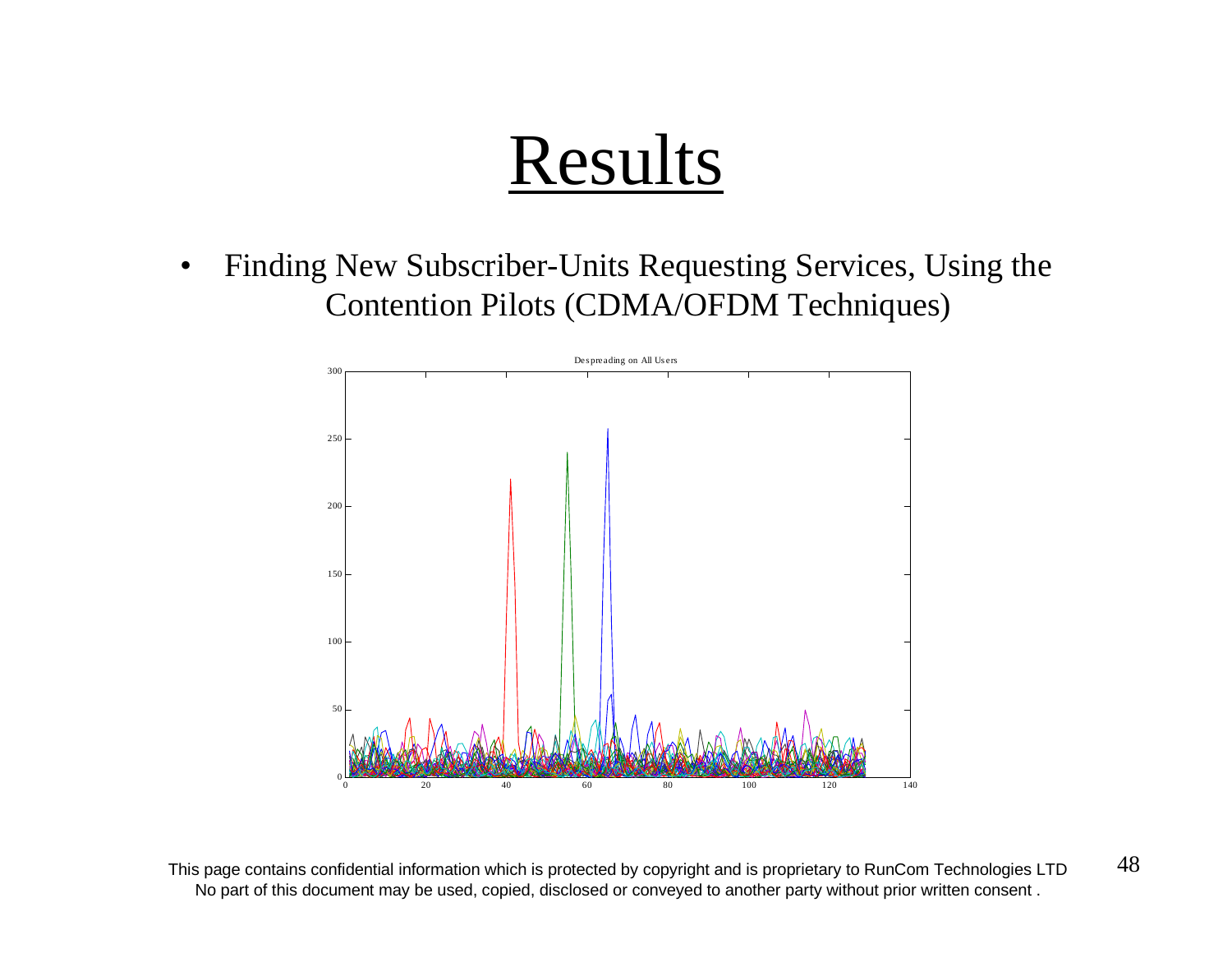• Finding New Subscriber-Units Requesting Services, Using the Contention Pilots (CDMA/OFDM Techniques), results with Multipath



This page contains confidential information which is protected by copyright and is proprietary to RunCom Technologies LTD  $49$ No part of this document may be used, copied, disclosed or conveyed to another party without prior written consent .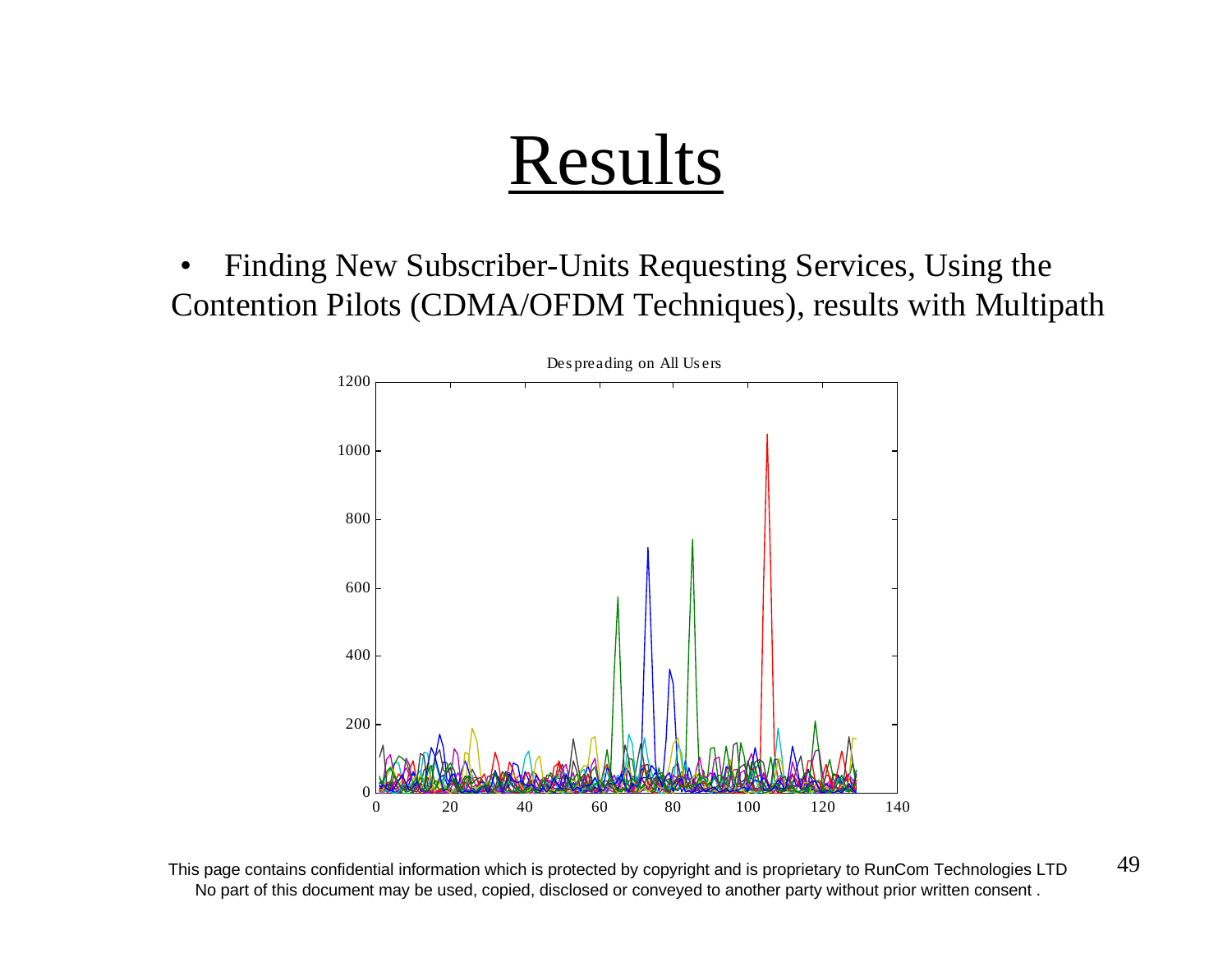# OFDMA Advantages - Summary (1)

- Averaging interference's from neighboring cells, by using different basic carrier permutations between users in different cells.
- Interference's within the cell are averaged by using allocation with cyclic permutations.
- Enables orthogonality in the uplink by synchronizing users in time and frequency.
- Enables Multipath mitigation without using Equalizers and training sequences.
- Enables Single Frequency Network coverage, where coverage problem exists and gives excellent coverage.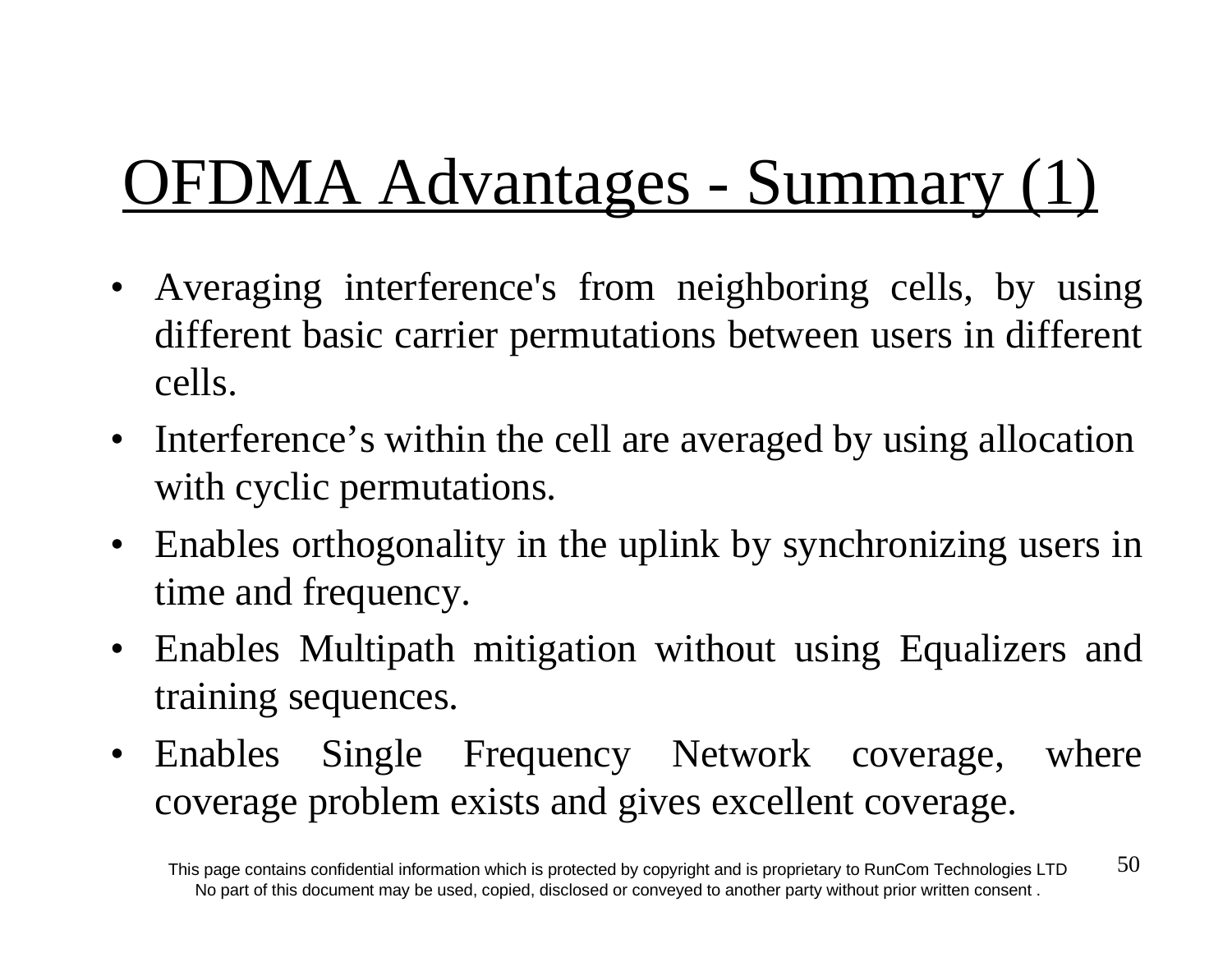# OFDMA Advantages - Summary (2)

- Enables spatial diversity by using antenna diversity at the Base Station and possible at the Subscriber Unit.
- Enables adaptive modulation for every user QPSK, 16QAM, 64QAM and 256QAM.
- Enables adaptive carrier allocation in multiplication of 23 carriers  $= nX23$  carriers up to 1587 carriers (all data carriers).
- Gives Frequency diversity by spreading the carriers all over the used spectrum.
- Gives Time diversity by optional interleaving of carrier groups in time.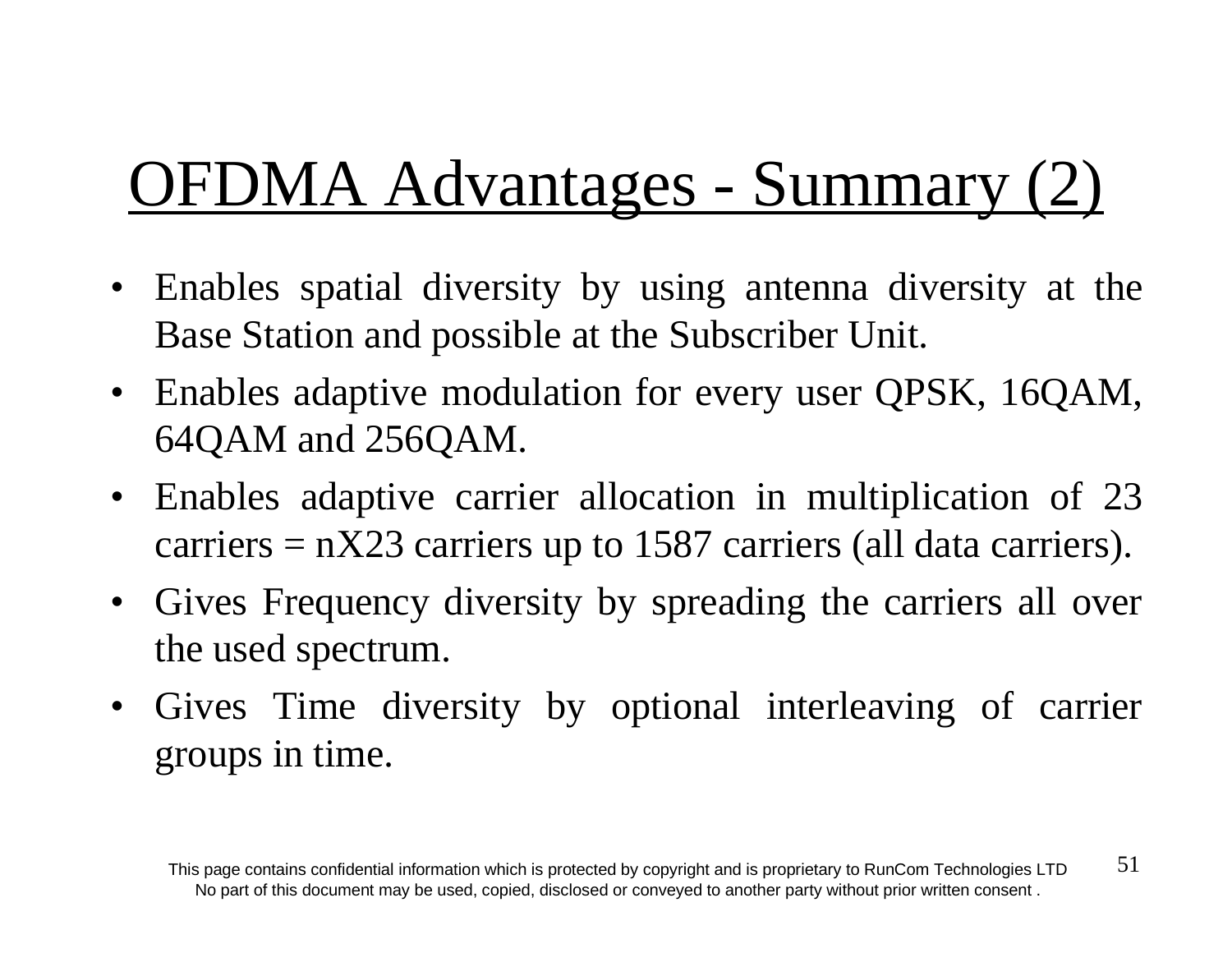# OFDMA Advantages - Summary (3)

- Using the cell capacity to the outmost by adaptively using the highest modulation a user can use, this is allowed by the gain added when less carriers are allocated (up to 18dB gain for 23 carrier allocation instead of 1587 carriers), therefore gaining in overall cell capacity.
- The power gain can be translated to distance 3 times the distance for  $R<sup>4</sup>$  and 8 time for  $R<sup>2</sup>$  for LOS conditions.
- Enabling the usage of Indoor Omni Directional antennas for the users.
- MAC complexity is the same as for TDMA systems.